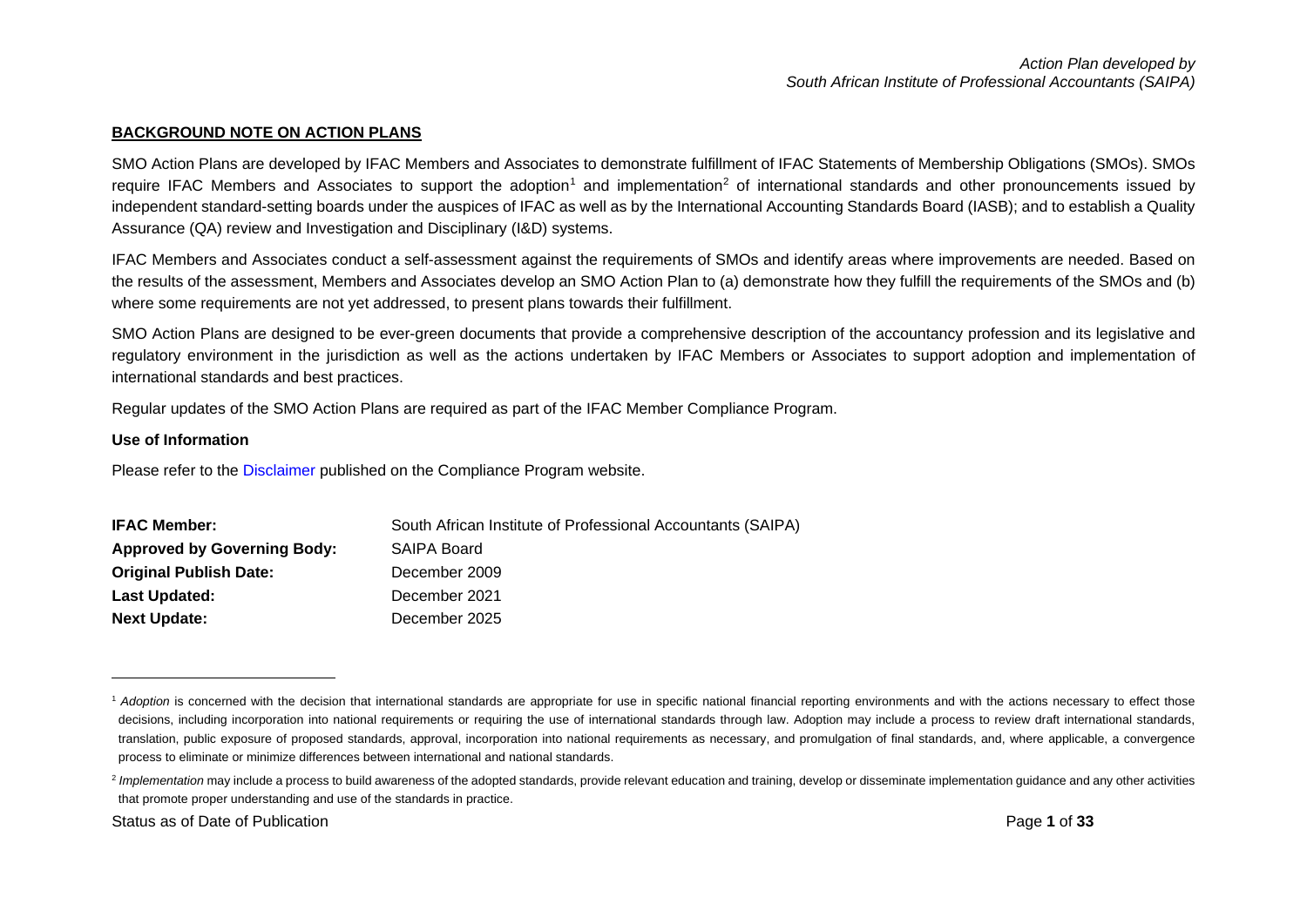# **GLOSSARY**

| <b>APB</b>    | <b>Accounting Practices Board</b>                                         |
|---------------|---------------------------------------------------------------------------|
| <b>CE</b>     | Chief Executive (SAIPA)                                                   |
| <b>CIPC</b>   | <b>Companies Intellectual Property Commission</b>                         |
| <b>CPD</b>    | Continuous Professional Development (SAIPA)                               |
| <b>DOE</b>    | Department of Education (South Africa)                                    |
| <b>DOL</b>    | Department of Labour (South Africa)                                       |
| <b>EDCOM</b>  | <b>Education Committee (SAIPA)</b>                                        |
| ETM           | Education, Training and Membership Department (SAIPA)                     |
| <b>FASSET</b> | Financial and Management Services Sector Education and Training Authority |
| <b>FRSC</b>   | <b>Financial Reporting and Standards Council</b>                          |
| <b>IAASB</b>  | International Auditing and Assurance Standards Board                      |
| <b>IAESB</b>  | International Accounting Education Standards Board                        |
| <b>IFRS</b>   | International Financial Reporting Standards                               |
| <b>IMFO</b>   | Institute of Municipal Finance Officers                                   |
| <b>IPSAS</b>  | International Public Sector Accounting Standards                          |
| <b>IRBA</b>   | Independent Regulatory Board for Auditors                                 |
| <b>ISA</b>    | <b>International Auditing Standards</b>                                   |
| <b>ISRE</b>   | International Standards on Regulation Engagements                         |
| <b>LEC</b>    | Legal, Ethics and Compliance Department (SAIPA)                           |
| <b>QAP</b>    | <b>Quality Assurance Partner</b>                                          |
| <b>ROSC</b>   | Reports on the Observance of Standards and Codes (World Bank)             |
| <b>SAAA</b>   | South African Association of Accountants                                  |
| <b>SAICA</b>  | South African Institute of Chartered Accountants                          |
| <b>SAQA</b>   | South African Qualifications Authority                                    |
| <b>SETA</b>   | Sector Education and Training Authority                                   |
| <b>SME</b>    | <b>Small and Medium Enterprises</b>                                       |
| <b>TSC</b>    | Technical and Standards Committee (SAIPA)                                 |
| <b>TSD</b>    | <b>Technical and Standards Department (SAIPA)</b>                         |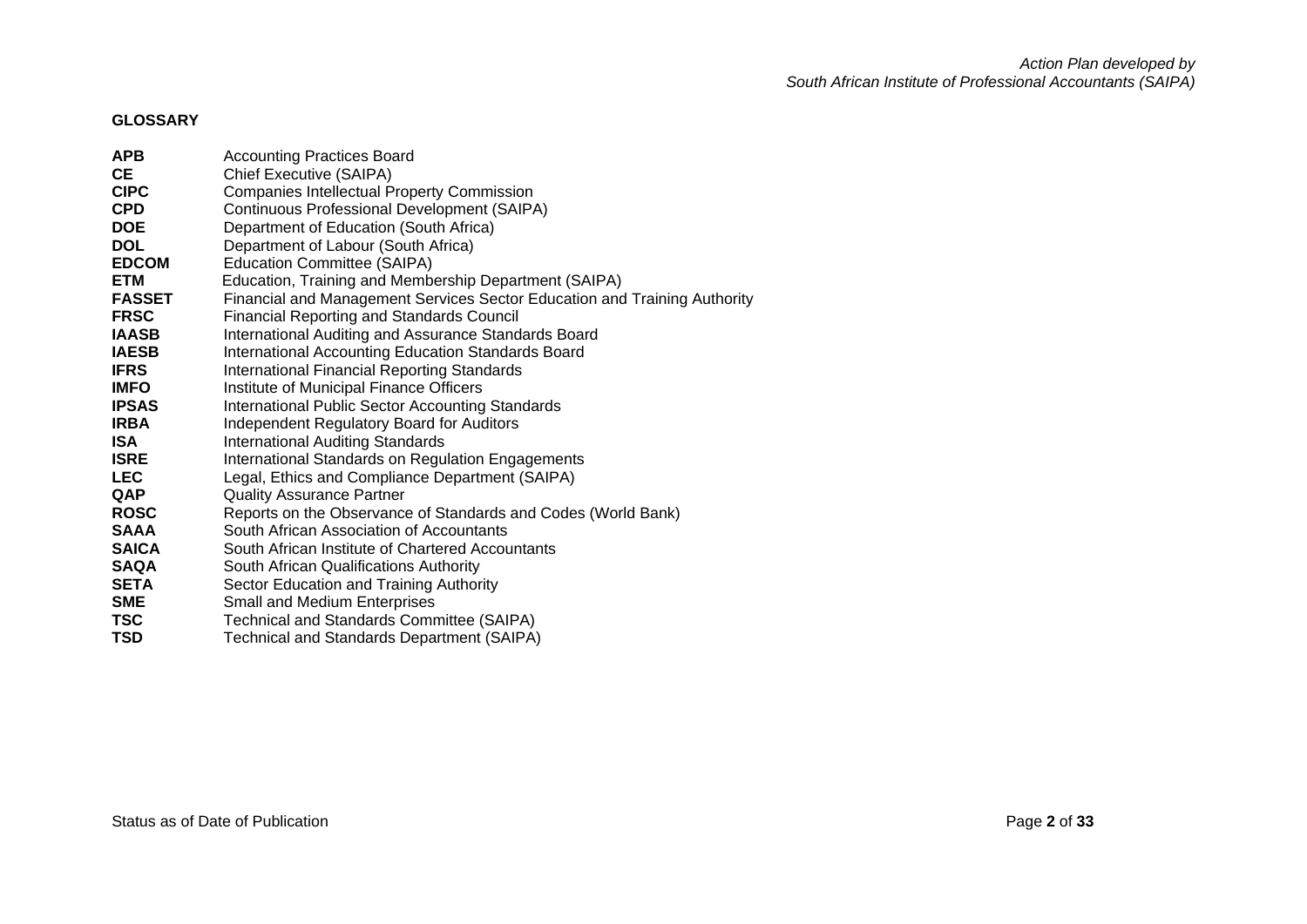| #  | <b>Start Date</b>      | <b>Actions</b>                                                                                                                                                                                                                                                                                                     | <b>Completion</b><br>Date                      | <b>Responsibility</b> | Resource                  |
|----|------------------------|--------------------------------------------------------------------------------------------------------------------------------------------------------------------------------------------------------------------------------------------------------------------------------------------------------------------|------------------------------------------------|-----------------------|---------------------------|
|    | <b>General Actions</b> |                                                                                                                                                                                                                                                                                                                    |                                                |                       |                           |
| 1. | Ongoing                | Review compliance requirements as received from IFAC<br>compliance staff and draft revised Action Plan.                                                                                                                                                                                                            | May 2018                                       | <b>ETM Executive</b>  | <b>LEC Senior Manager</b> |
| 2. | Ongoing                | ROSC (Report on the Observance of Standards and<br>Codes) recommended amongst other things the<br>Regulation of the broader accountancy profession.<br>National Treasury has yet to decide on the best<br>regulation method. Discussions have been held with the<br>professional bodies and a decision is awaited. | <b>TBA</b><br>(only in<br>discussion<br>phase) | <b>ETM Executive</b>  | <b>LEC Senior Manager</b> |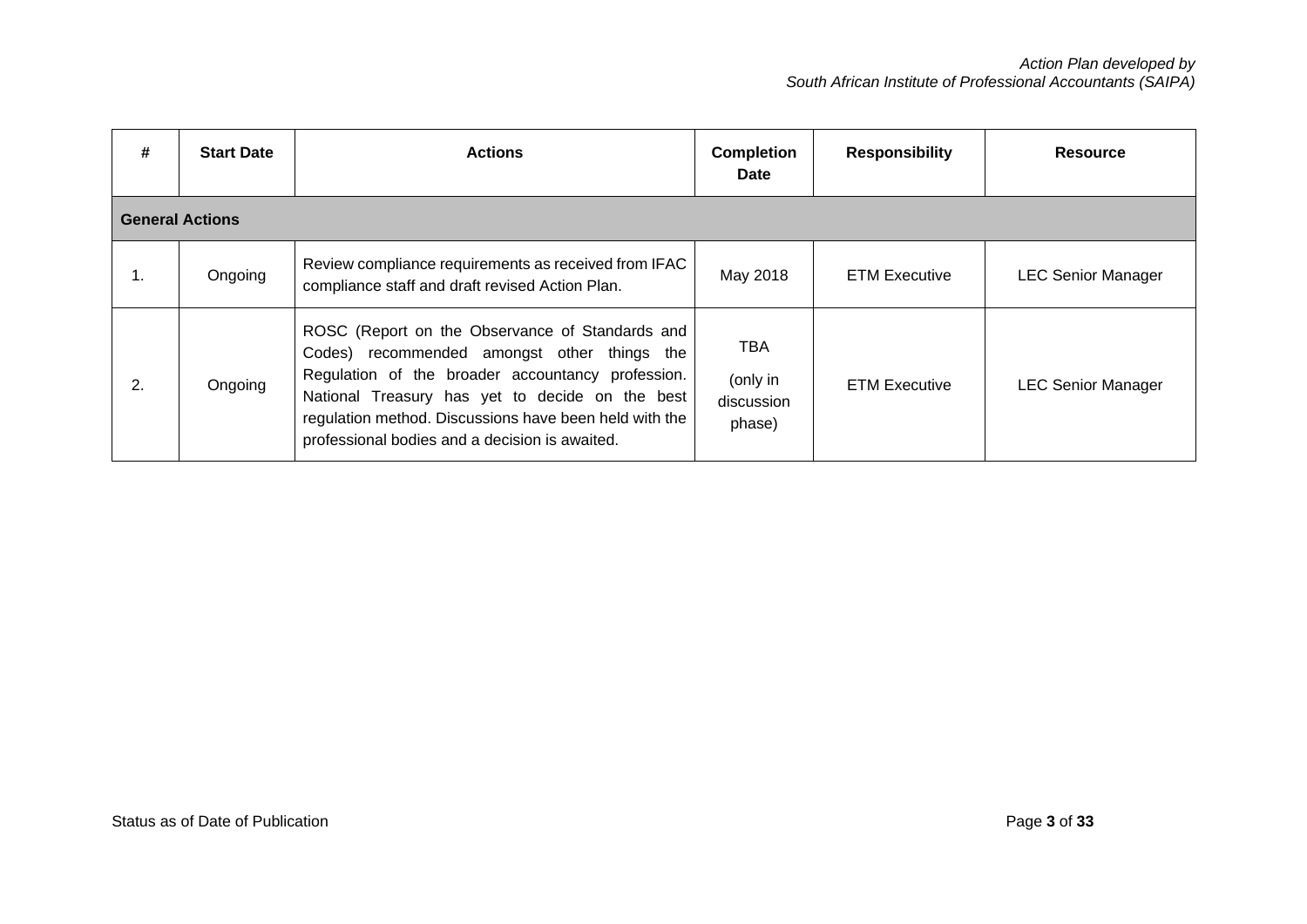## **Action Plan Subject:** SMO 1 - Quality Assurance

**Action Plan Objective:** Ensure a mandatory quality review programme is in place for those members performing audits of financial statements of, as minimum, listed companies.

| #  | <b>Start date</b>                                                                                                                                                                                                                                                                                                                                                                                                                            | <b>Actions</b>                                                                                                                                                                                                                                                                                                       | <b>Completion</b><br>date                                                                                                | <b>Responsibility</b>           | <b>Resource</b>          |  |  |  |  |  |
|----|----------------------------------------------------------------------------------------------------------------------------------------------------------------------------------------------------------------------------------------------------------------------------------------------------------------------------------------------------------------------------------------------------------------------------------------------|----------------------------------------------------------------------------------------------------------------------------------------------------------------------------------------------------------------------------------------------------------------------------------------------------------------------|--------------------------------------------------------------------------------------------------------------------------|---------------------------------|--------------------------|--|--|--|--|--|
|    | <b>Background:</b>                                                                                                                                                                                                                                                                                                                                                                                                                           |                                                                                                                                                                                                                                                                                                                      |                                                                                                                          |                                 |                          |  |  |  |  |  |
|    | In South Africa, responsibility for the quality assurance of auditors lies with the Independent Regulatory Board for Auditors (IRBA). The Companies Act 71<br>of 2008 (effective 1 April 2011) introduced a new form of assurance for organizations with a low public interest score i.e. The Independent Review. SAIPA<br>members may now perform an independent review and provide assurance on the financial statements of organizations. |                                                                                                                                                                                                                                                                                                                      |                                                                                                                          |                                 |                          |  |  |  |  |  |
|    | and restructured.                                                                                                                                                                                                                                                                                                                                                                                                                            | In terms of the ROSC report Treasury is encouraged to implement a Regulator for both the auditing and accounting professions. The implementation date<br>is targeted is 2018. The Regulatory Body together with the drafting of the Accountancy Bill will direct how the accountancy profession will be rationalised |                                                                                                                          |                                 |                          |  |  |  |  |  |
|    |                                                                                                                                                                                                                                                                                                                                                                                                                                              | SAIPA and IRBA sit on various committees and stakeholder forums. These include the Accounting Standards Board, Department of Trade and Industry<br>Black Economic Empowerment, Cooperatives Unit, CIPC as well as tax stakeholder forums at South African Revenue Services (SARS).                                   |                                                                                                                          |                                 |                          |  |  |  |  |  |
|    | <b>Review of SAIPA's Compliance</b>                                                                                                                                                                                                                                                                                                                                                                                                          |                                                                                                                                                                                                                                                                                                                      |                                                                                                                          |                                 |                          |  |  |  |  |  |
| 3. | June 2015                                                                                                                                                                                                                                                                                                                                                                                                                                    | SAIPA in conjunction with the Professional accounting Bodies<br>(PAOs) has formed a consultative body through FAB to make<br>contributions and submissions to Treasury with respect to both<br>the establishment of the Regulatory Body and the Accountancy<br>Bill.                                                 | Ongoing<br>Education, Training &<br>Membership (ETM) and<br><b>Technical and Standards</b><br>Department(TSD) Executives |                                 | ETM & TSD<br>Departments |  |  |  |  |  |
| 4. | June 2015                                                                                                                                                                                                                                                                                                                                                                                                                                    | SAIPA engaged in collaborative agreements and discussions<br>with SAICA in respect of the rationalisation, regulation and the<br>drafting of the Accountancy Bill.                                                                                                                                                   | Ongoing                                                                                                                  | <b>ETM &amp; TSD Executives</b> |                          |  |  |  |  |  |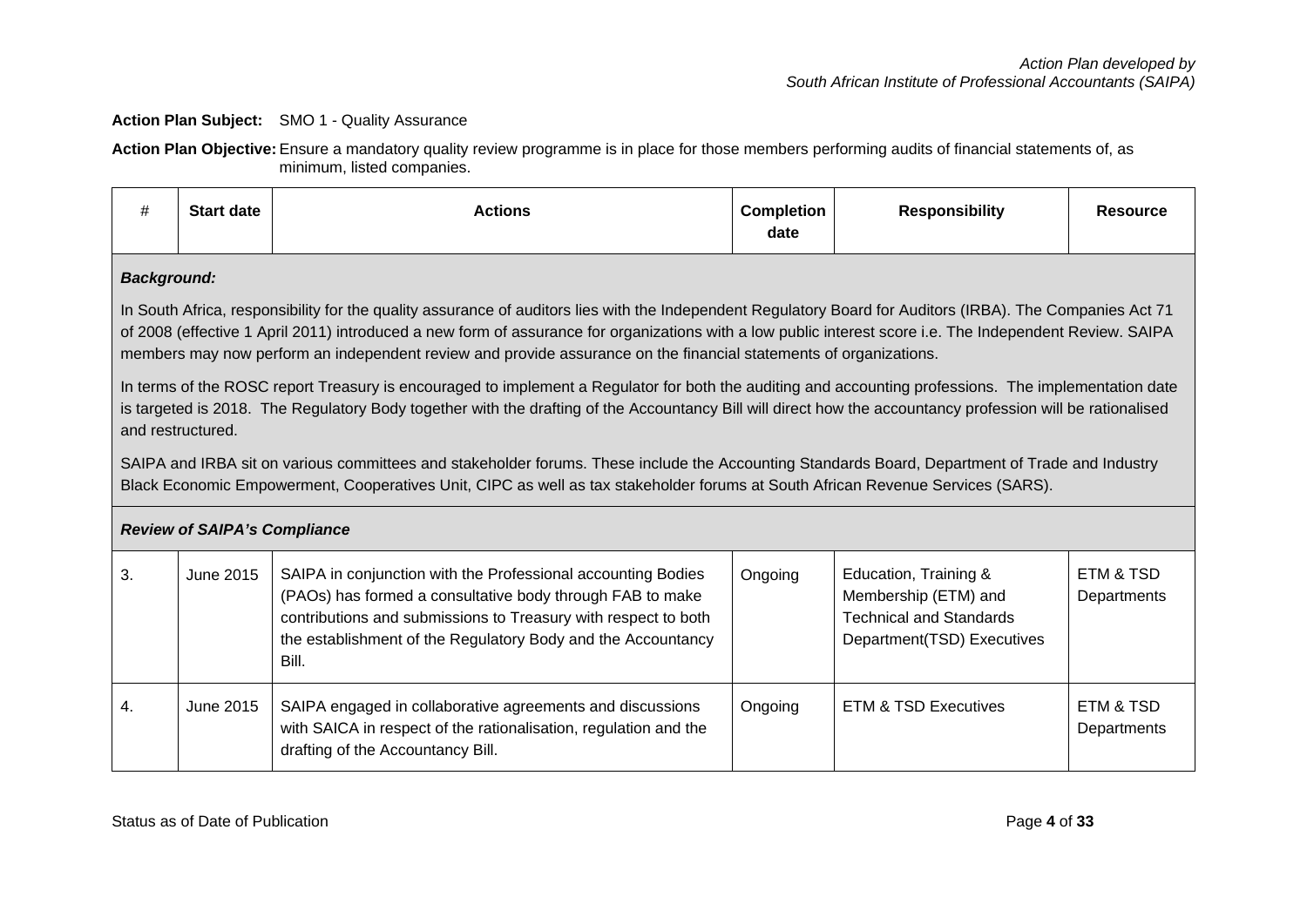| 5. | Ongoing                                                             | SAIPA has served on the SAICA Assurance and Governance<br>Committee                                                                                                                                                                                                                                                                                                                                                                                                                                                                                                                                            | Ongoing | <b>TSD &amp; ETM Executives</b>                                         | <b>TSD</b><br>Department |  |  |  |  |  |
|----|---------------------------------------------------------------------|----------------------------------------------------------------------------------------------------------------------------------------------------------------------------------------------------------------------------------------------------------------------------------------------------------------------------------------------------------------------------------------------------------------------------------------------------------------------------------------------------------------------------------------------------------------------------------------------------------------|---------|-------------------------------------------------------------------------|--------------------------|--|--|--|--|--|
|    | <b>Implementation of a QA Review System for Independent Reviews</b> |                                                                                                                                                                                                                                                                                                                                                                                                                                                                                                                                                                                                                |         |                                                                         |                          |  |  |  |  |  |
| 6. | Ongoing                                                             | SAIPA implemented a system of review of all SAIPA practices in<br>terms of their compliance to ISQC1. This will be managed in<br>terms of a structured roll out plan commencing effective from<br>February 2016. SAIPA is in the process of developing and<br>implementing the following (i) including monitoring and<br>evaluation processes as part of the compliance requirements,<br>(ii) inspect and review the documentation (working papers)<br>supporting the independent review services performed, and (iii)<br>developing a quality assurance checklist for independent review<br>service providers | Ongoing | <b>ETM Executive</b>                                                    | ETM & TSD<br>Departments |  |  |  |  |  |
| 7. | Ongoing                                                             | Update sections relevant to SMO1 as necessary.<br>Once updated, inform IFAC.                                                                                                                                                                                                                                                                                                                                                                                                                                                                                                                                   | Ongoing | Legal, Ethics & Compliance<br>(LEC) Senior Manager                      | <b>LEC</b><br>Department |  |  |  |  |  |
|    |                                                                     | <b>Enhancing QA review system for Independent Reviews</b>                                                                                                                                                                                                                                                                                                                                                                                                                                                                                                                                                      |         |                                                                         |                          |  |  |  |  |  |
| 8. | Ongoing                                                             | Conducting training and CPD's for members on (i) IRSE 2400 -<br>Procedures for conducting Independent reviews, (ii) preparation<br>and maintenance of working papers to support Independent<br>review services (iii) ISQC 1 and the development of QA manuals<br>for SMP.                                                                                                                                                                                                                                                                                                                                      | Ongoing | <b>ETM Executive</b>                                                    | ETM & TSD<br>Departments |  |  |  |  |  |
| 9. | Ongoing                                                             | Maintaining a register of practitioners registered to perform<br>Independent Review services and arrange annual monitoring<br>and inspection visits as part of the accreditation of practitioners                                                                                                                                                                                                                                                                                                                                                                                                              | Ongoing | ETM Executive and Legal,<br>Ethics & Compliance (LEC)<br>Senior Manager | ETM & LEC<br>Departments |  |  |  |  |  |

Status as of Date of Publication **Page 5** of 33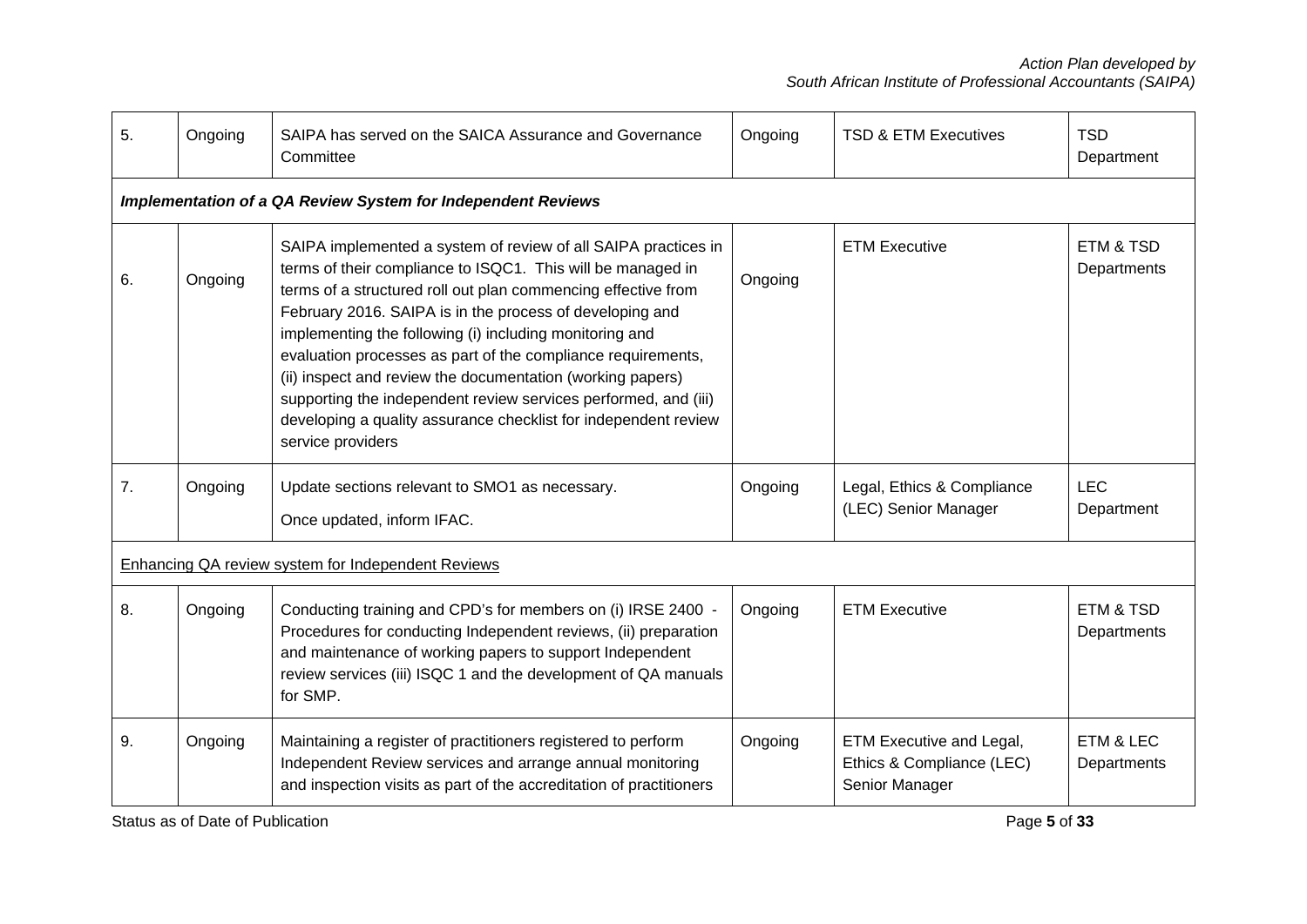| 10. | Ongoing | Training of assessors and monitoring officers to ensure that the<br>review and inspection of practitioners meet the requirements<br>standards of SAIPA | Ongpoing | <b>ETM Executive</b> | ETM & TSD<br>Departments |
|-----|---------|--------------------------------------------------------------------------------------------------------------------------------------------------------|----------|----------------------|--------------------------|
|-----|---------|--------------------------------------------------------------------------------------------------------------------------------------------------------|----------|----------------------|--------------------------|

# **Main Requirements of SMO 1**

| <b>Requirements</b>                                                                                                                                                                              | Y | N. | <b>Partially</b> | <b>Comments</b>                                                                                                                                                                                                                                                         |
|--------------------------------------------------------------------------------------------------------------------------------------------------------------------------------------------------|---|----|------------------|-------------------------------------------------------------------------------------------------------------------------------------------------------------------------------------------------------------------------------------------------------------------------|
| Scope of the system<br>1. At a minimum, mandatory QA reviews are<br>required for all independent reviews of<br>financial statements.                                                             | X |    |                  | The QA procedures and working papers inspections forms part of the<br>annual monitoring of the practitioners to ensure the practitioner meet the<br>compliance requirements of SAIPA                                                                                    |
| Quality Control Standards and Other Quality<br><b>Control Guidance</b><br>2. Firms are required to implement a system<br>of quality control in accordance with the<br>quality control standards. | X |    |                  | The development and maintenance of a QA manual or procedure<br>documents is part of the compliance requirements for the practitioners                                                                                                                                   |
| Most up to date versions of ISQC 1 and<br>3.<br>other relevant IRSE are adopted as the<br>quality control standards.                                                                             | X |    |                  | This is ensured by (i) ensuring that ISQC 1 has a minimum of 2 hours as<br>part of the CPD requirement, and (ii) regular CPD intervention training and<br>communications are disseminated to practitioners about changes which<br>affect the performance of engagements |
| 4. Member<br>firms<br>Body<br>assists<br>in.<br>understanding the objectives of quality<br>implementing<br>control<br>and<br>and<br>in                                                           | X |    |                  | This is part of the capacity development of the members to maintain the<br>professional standards of the industry                                                                                                                                                       |

Status as of Date of Publication **Page 6** of 33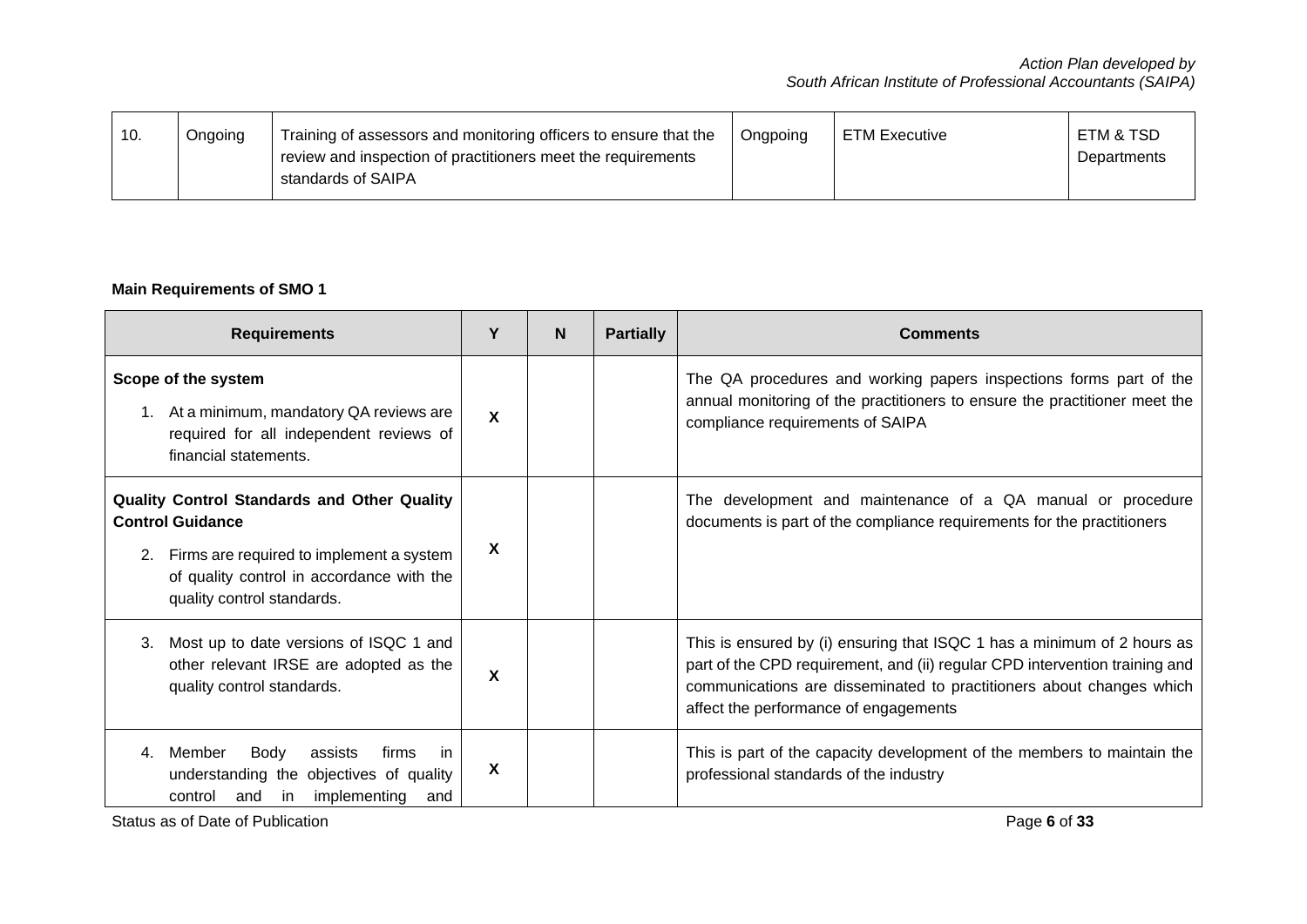| <b>Requirements</b>                                                                                                                                                                  | Y                         | N. | <b>Partially</b> | <b>Comments</b>                                                                                                                                                                                                                                                                                                                                                                                          |
|--------------------------------------------------------------------------------------------------------------------------------------------------------------------------------------|---------------------------|----|------------------|----------------------------------------------------------------------------------------------------------------------------------------------------------------------------------------------------------------------------------------------------------------------------------------------------------------------------------------------------------------------------------------------------------|
| maintaining appropriate systems<br>quality control.                                                                                                                                  | 0f                        |    |                  |                                                                                                                                                                                                                                                                                                                                                                                                          |
| <b>Review cycle</b><br>5. A cycle-based, risk-based, or a mixed<br>approach for selecting firms for QA review<br>is used.                                                            | $\boldsymbol{\mathsf{X}}$ |    |                  | Initial this will form part of the annual accreditation monitoring visits but will<br>be refined through the implementation of a self-evaluation document that<br>will be used to implement a risk-based approached to monitoring and<br>evaluation                                                                                                                                                      |
| For cycle-based approach, quality control<br>6.<br>reviews are required to take place at least<br>every six years (and every three years for<br>audits of public interest entities). | $\boldsymbol{\mathsf{X}}$ |    |                  | Initially this will be conducted annually, but will be reduced to a detailed<br>monitoring and evaluation once every three years (extent of the<br>accreditation period)                                                                                                                                                                                                                                 |
| <b>QA Review Team</b><br>7. Independence of the QA Team is<br>assessed and documented.                                                                                               | $\mathbf{x}$              |    |                  | The appointment of assessors and monitoring officers are government by<br>financial constraints, but the integrity and quality of the process will not be<br>compromised. Furthermore, within the three year cycle the assessors are<br>rotated. The reports of the assessors and monitoring officers are<br>moderated by independent moderators to maintain the integrity and quality<br>of the process |
| QA Team possesses appropriate levels of<br>8.<br>expertise.                                                                                                                          | X                         |    |                  | The assessors are required to maintain CPD and are required to attend a<br>refresher program over a five year cycle                                                                                                                                                                                                                                                                                      |
| <b>Reporting</b><br>9. Documentation of evidence supporting<br>the quality control review report is<br>required.                                                                     | $\boldsymbol{\mathsf{X}}$ |    |                  | The report of the assessors are reviewed and recommendations, if any,<br>are documented and followed up to ensure they are implemented or<br>addressed. The reports are upload to the system of the members and the<br>assessors                                                                                                                                                                         |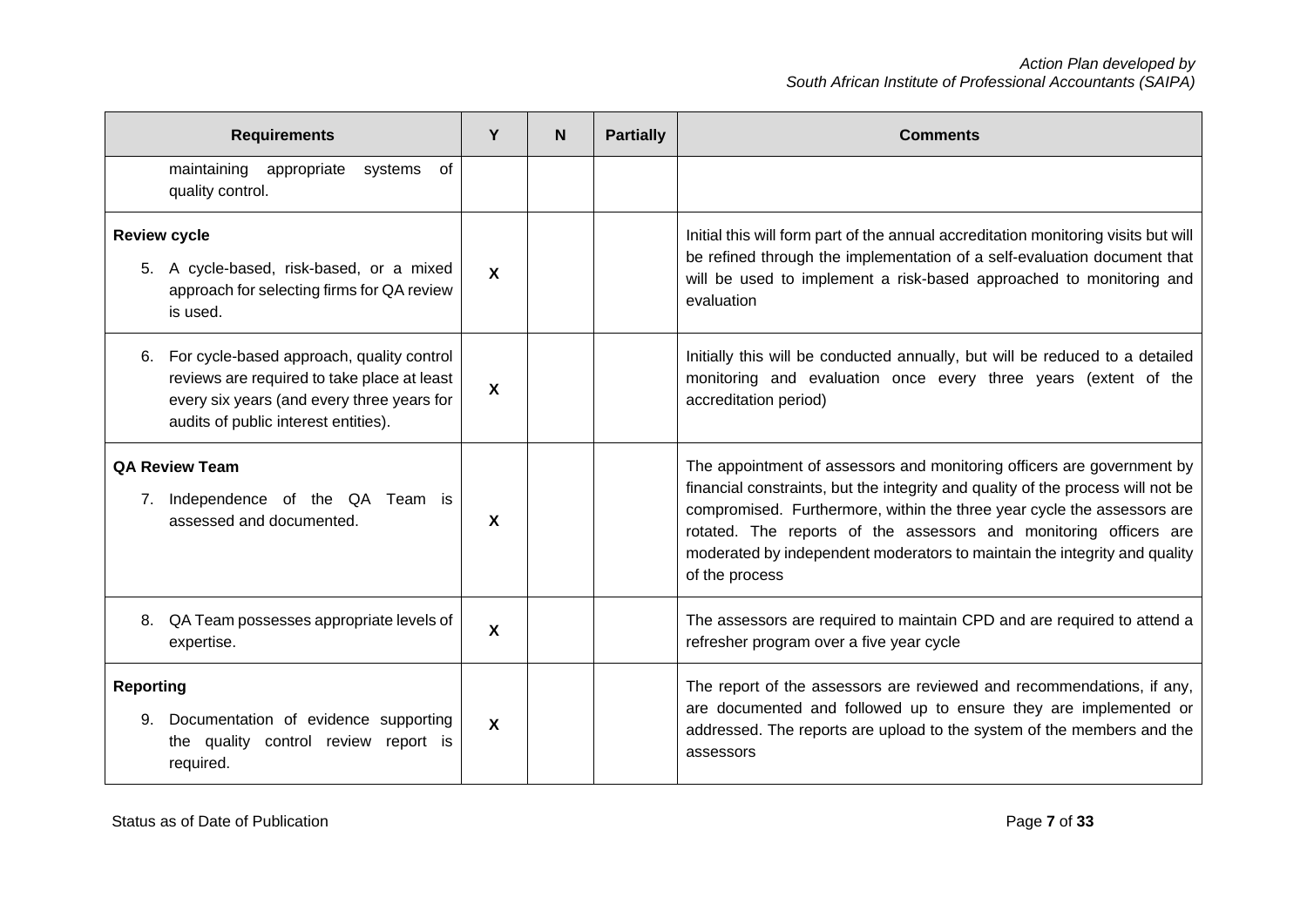| <b>Requirements</b>                                                                                                                                                                                           | Y                         | N. | <b>Partially</b> | <b>Comments</b>                                                                                                                                          |
|---------------------------------------------------------------------------------------------------------------------------------------------------------------------------------------------------------------|---------------------------|----|------------------|----------------------------------------------------------------------------------------------------------------------------------------------------------|
| 10. A written report is issued upon conclusion<br>of the QA review and provided to the<br>firm/partner reviewed.                                                                                              | $\boldsymbol{\mathsf{X}}$ |    |                  | The assessors report is discussed with the practitioner who must approve<br>the report before it is filed by SAIPA                                       |
| <b>Corrective and disciplinary actions</b><br>11. Reviewed firms/partners are required to<br>timely adjustments to meet<br>make<br>recommendations from the review report.                                    | $\boldsymbol{\mathsf{x}}$ |    |                  | A record of the recommendations are filed on the system which are<br>followed up to ensure appropriate action is taken to address the<br>recommendations |
| 12. QA review system is linked to the<br>Investigation and Discipline system.                                                                                                                                 | $\boldsymbol{\mathsf{x}}$ |    |                  | The QA review reports forms part of the compliance procedures which is<br>linked to the Investigations and Disciplinary system                           |
| <b>Consideration of Public Oversight</b><br>13. The body responsible for QA reviews<br>cooperates with its oversight body and<br>shares information on the functioning of<br>the QA review system, as needed. | X                         |    |                  | Regular reports on the QA reviews are submitted to the Board of SAIPA<br>and the Risk Management Committee                                               |
| Regular review of<br>implementation<br>and<br>effectiveness<br>14. Regular reviews of implementation and<br>effectiveness<br>of<br>the<br>system<br>are<br>performed.                                         | X                         |    |                  | The review of the system forms part of risk management system plan of<br><b>SAIPA</b>                                                                    |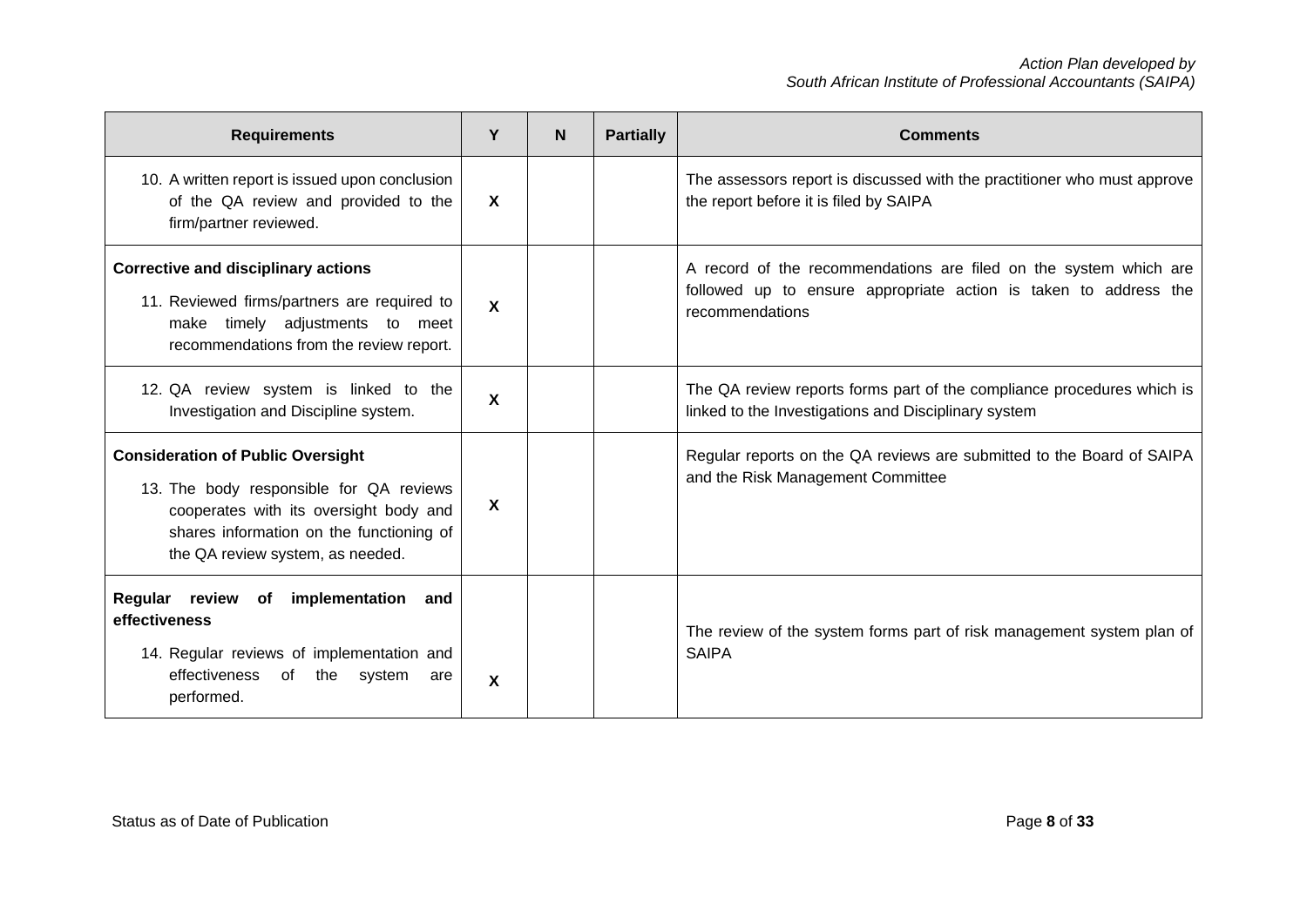### **Action Plan Subject:** SMO 2 - International Education Standards for Professional Accountants & Other Pronouncements Issued by the IAESB

**Action Plan Objective:** Continue to use best endeavours to ensure that all standards issued by the IAESB are adopted and implemented into the South African professional accountancy education system as it relates to SAIPA

| <br>π | <b>Start</b><br>date | Actions | <b>Completion</b><br>date | <b>Responsibility</b> | <b>Resource</b> |
|-------|----------------------|---------|---------------------------|-----------------------|-----------------|
|-------|----------------------|---------|---------------------------|-----------------------|-----------------|

#### *Background:*

SAIPA develops its own education requirements, in alignment with the International Accounting Education Standards Board as well as the unique demands of the South African accountancy profession. SAIPA also aligns its programmes to the principles set out by the South African Qualifications Authority – SAQA. SAQA is a body nominated through South African legislation, to oversee the quality assurance, standardization and effective recording of all accredited training providers wishing to have qualifications registered and monitored nationally as well as a records database of qualified learners. SAQA has also delegated authority to Sector Education and Training Authorities, to monitor and quality assure the programmes offered, as well as the training centres and Professional Bodies offering these programmes. There are bodies specific to each sector of the South African economy – in SAIPA's instance, the sector authority is identified as the Financial and Management Services Sector Education and Training Authority, or FASSET. SAIPA is accredited as a Quality Assurance Partner (QAP) of FASSET – a QAP is a body accredited to perform a large portion of the education and training quality assurance functions as prescribed by FASSET.

SAIPA will soon need to comply with a new quality council – the Quality Council for Trades and Occupations. This would mean a new curriculum needs to be drafted in consultation with all relevant stakeholders. SAIPA has submitted their application for a Professional Accountant qualification to be developed (which would replace our current qualifications). We await further developments in this regard. SAIPA has been approved as the Quality Assurance Partners (QAP) for the two qualifications, viz. Professional Account in Practice and Professional Accountant in Business, with effect from 01 August 2016. Furthermore, SAIPA is in the process of submitting the qualifications documents in compliance with the requirements of QCTO – due date is 30 November 2016

With University representatives being part of our Education Committee, SAIPA continues its dialogues with tertiary institutions on a regular basis, so as to ensure all International Education Standards (IES) and other IAESB requirements are incorporated into the South African Professional Education System as it relates to SAIPA.

As mentioned above, SAIPA is a QAP of FASSET, and has representation on board level of FASSET as well as the Quality and Learnerships Committee and the Skills Planning Committee. FASSET in turn communicates decisions made at these levels, directly to the Departments of Higher Education, who reports to the Minister of Education in South Africa.

Status as of Date of Publication Page **9** of **33**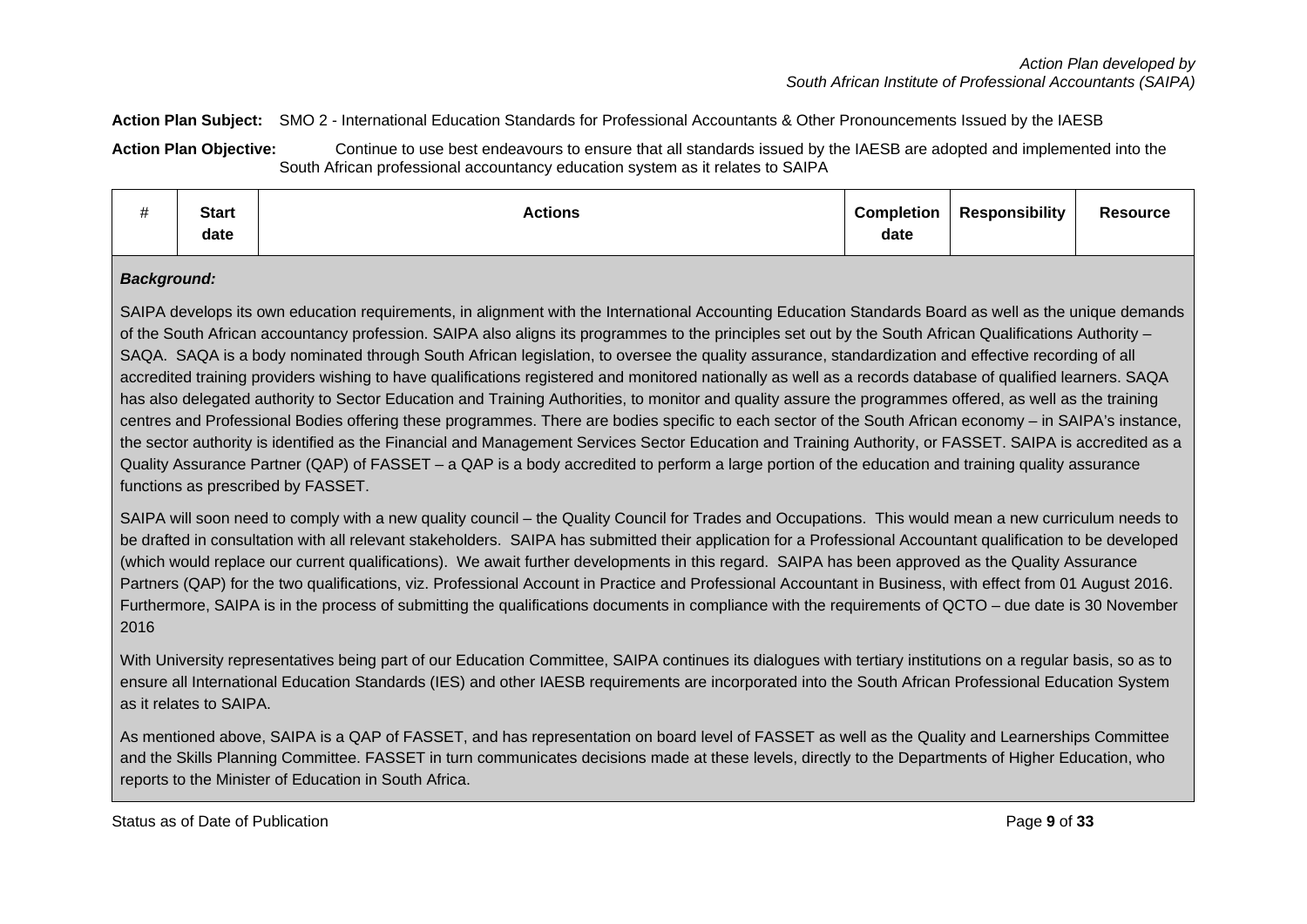The South African Education system has changed in terms of Professional Bodies being required by law to register their professional body and the associated designation with SAQA. SAIPA has been successfully recognized by SAQA as a Professional Body and the SAIPA designation (Professional Accountant (SA)) has been registered on the South African Database. This is evidence of our continued compliance to our national obligations (which are also aligned to the IFAC requirements for a member body in most requirements).The educational landscape in South Africa has changed with effect from 01 July 2016 resulting in establishment of two separate but inter-related authoritative bodies Committee of Higher Education (CHE) which oversees the registration of academic qualifications and QCTO which oversees the registration of occupation and professional qualifications. FASSET has been granted delegated authority to administer the professional accounting qualifications, but the authority for the qualifications rests with QCTO.

#### *Continue to use best endeavours to ensure that all IES requirements are incorporated into the South African professional education system*

| 11. | Ongoing | SAIPA will continue to actively participate in University quality assurance panels, to<br>promote the IES requirements at all times. SAIPA will continue to involve<br>University representatives from South Africa in to our Education Committee, so as<br>to ensure open channels of communication between the Institutes of Higher<br>Learning and SAIPA. The Education Committee's terms of reference are aligned<br>with the IES's.<br>SAIPA will continue to align its National Programmes to SAQA requirements as<br>well as to IES requirements in order to ensure that all programmes are fully<br>compliant to IFAC requirements. | Ongoing | ETM & LEC<br><b>Executives</b> | ETM & LEC<br>Departments |
|-----|---------|---------------------------------------------------------------------------------------------------------------------------------------------------------------------------------------------------------------------------------------------------------------------------------------------------------------------------------------------------------------------------------------------------------------------------------------------------------------------------------------------------------------------------------------------------------------------------------------------------------------------------------------------|---------|--------------------------------|--------------------------|
|     |         | SAIPA Policy regarding practical experience is aligned to the IES 5 requirements.<br>-The SAIPA Education Committee - EDCOM is responsible for theoretical and<br>practical requirement to qualify as a Professional Accountant. SAIPA must also<br>ensure alignment with the Financial and Accounting Services Sector Education<br>and Training Authority FASSET.                                                                                                                                                                                                                                                                          |         |                                |                          |
| 12. | Ongoing | SAIPA Logbooks used for our practical training have recently been reviewed and<br>quality checked for IES5 alignment and the logbook is now available online,                                                                                                                                                                                                                                                                                                                                                                                                                                                                               | Ongoing | <b>ETM Executive</b>           | ETM & TSD<br>Departments |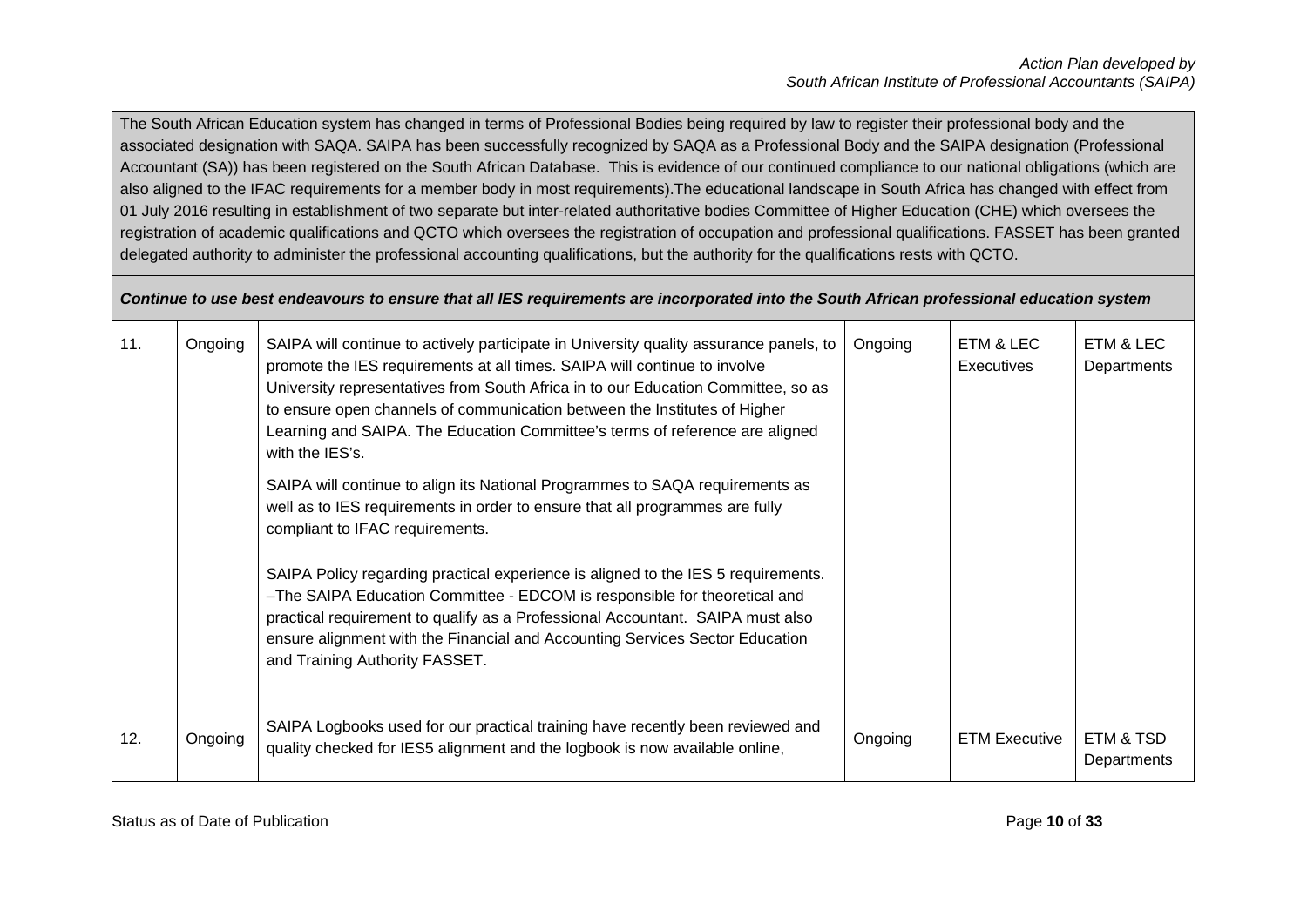|     |         | thereby offering SAIPA remote access at any time to each individual's progress in<br>terms of their practical experience.                                                                                                                                                                                                                                                                                                                                                                                                                                                                                 |         |                                                                                      |                                         |
|-----|---------|-----------------------------------------------------------------------------------------------------------------------------------------------------------------------------------------------------------------------------------------------------------------------------------------------------------------------------------------------------------------------------------------------------------------------------------------------------------------------------------------------------------------------------------------------------------------------------------------------------------|---------|--------------------------------------------------------------------------------------|-----------------------------------------|
| 13. | Ongoing | Ensure that all active and post-active members follow the (required) Continuing<br>Professional Development (CPD) course on the SAIPA Code of Ethics (which was<br>adopted from the IESBA Code of Ethics as of January 2012, and a new SAIPA<br>constitution and by-laws was approved at the SGM of SAIPA IN June 2013).<br>A "Code of Ethics" CPD is mandatory to all members - 2 CPD hours per year.<br>SAIPA has a memorandum of understanding with the Ethics Institute of South<br>Africa, whereby our members and trainees are able to attend their seminars and<br>workshops at a discounted rate. | Ongoing | ETM & LEC<br><b>Executives</b>                                                       | ETM, TSD &<br><b>LEC</b><br>Departments |
|     |         | <b>Strengthening IESs and New Developments</b>                                                                                                                                                                                                                                                                                                                                                                                                                                                                                                                                                            |         |                                                                                      |                                         |
| 14. | Ongoing | Compliance with IES 1: Continue to use the best endeavours to ensure that entry-<br>requirement level (admission into a recognized university degree programme or its<br>equivalent) is maintained in South Africa for SAIPA member candidates in the<br>context of developing a new SAIPA curriculum. SAIPA has provisionally<br>accredited Universities in terms of their compliance to IES's and SAIPA's<br>Professional Profile and full accreditation has been awarded to 9 compliant<br>Universities to date with an additional 15 tertiary institutions applying for<br>accreditation with SAIPA.  | Ongoing | ETM & TSD<br>Executives<br>(Training<br>Manager &<br><b>Public Sector</b><br>Manger) | ETM & TSD<br>Departments                |
|     |         | The following engagements are undertaken with the accredited and potential<br>accredited tertiary institutions (i) importance of the alignment of academic<br>programmes to IES's, (ii) changes in the academic and competency requirement of<br>professional accountants, (iii) capacity development in partnership with SAIPA in                                                                                                                                                                                                                                                                        |         |                                                                                      |                                         |

Status as of Date of Publication **Publication** Page 11 of 33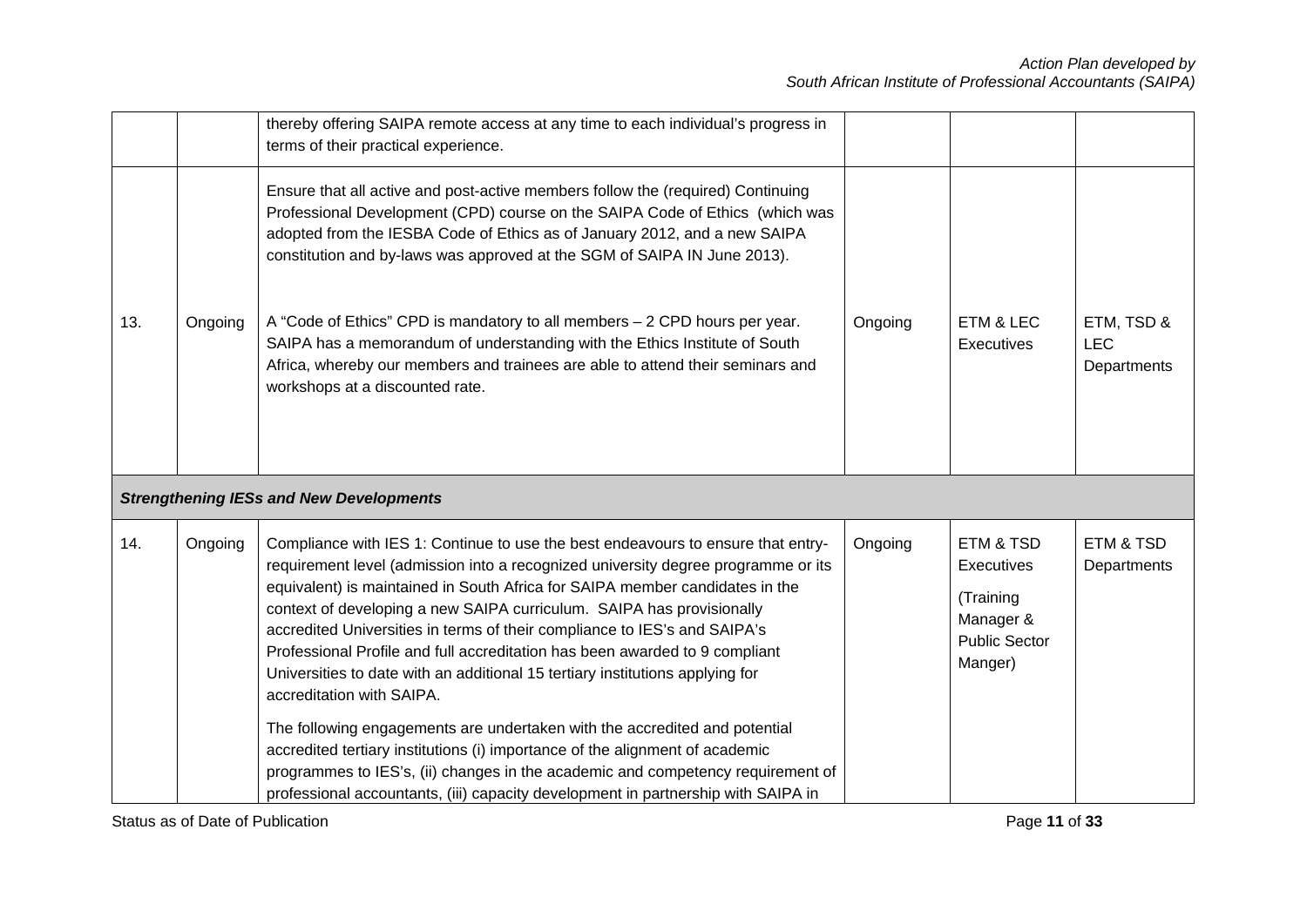|     |         | terms of competency-based education, and (iv) alignment of assessment practices<br>with the competencies required. Also developing short course collaboratively for<br>promote mobility and articulation into and through the profession.                                                                                                                                                                                                                                                                                                                                                                                                                                                                                                                                                                                                                                                                                                                                                                                                                                                                                                                                                                                                                                                                                                                                                                                                                                                                                                                                                                                                                                                                                                                                                                                                                                                                                                                                           |         |                                                                                      |                          |
|-----|---------|-------------------------------------------------------------------------------------------------------------------------------------------------------------------------------------------------------------------------------------------------------------------------------------------------------------------------------------------------------------------------------------------------------------------------------------------------------------------------------------------------------------------------------------------------------------------------------------------------------------------------------------------------------------------------------------------------------------------------------------------------------------------------------------------------------------------------------------------------------------------------------------------------------------------------------------------------------------------------------------------------------------------------------------------------------------------------------------------------------------------------------------------------------------------------------------------------------------------------------------------------------------------------------------------------------------------------------------------------------------------------------------------------------------------------------------------------------------------------------------------------------------------------------------------------------------------------------------------------------------------------------------------------------------------------------------------------------------------------------------------------------------------------------------------------------------------------------------------------------------------------------------------------------------------------------------------------------------------------------------|---------|--------------------------------------------------------------------------------------|--------------------------|
| 15. | Ongoing | Compliance with IES 2 and 3: Continue to use the best endeavours to ensure that<br>implementation of professional accounting and auditing study complies with IES 2<br>and SAIPA Professional Profile in the context of new developments for future<br>structuring of the professional specialization education.<br>The second phase of the development of a new SAIPA curriculum will include<br>consideration of specialist areas other than auditing.<br>Training includes areas of specialization for the public sector, commerce & industry<br>as well as banking, and the logbooks have been developed for each specialist<br>area. The following strategic plans have been activated (i) presented the SAIPA<br>model for professionalization of the public finance sector to key stakeholders such<br>Treasury, FAB, LGSETA, SALGA, etc. (ii) implemented a pilot of the public sector<br>learnership qualification in the Gauteng Treasury, (iii) developed a strategy for the<br>fast-tracking of CFO's in the public sector through the RPL and short-course<br>programmes, (iv) the development of the articulation of existing staff in the public<br>finance sector to becoming Professional Accountants. The implementation dates<br>are as follows (i) CFO's and RPL commenced with effect from October 2016 and<br>(ii) the articulation for staff will commence during March 2017. Furthermore, SAIPA<br>in conjunction with the University of Western Cape (UWC) has developed as<br>Public Finance post-graduate programme which will be rolled out during 2017, in<br>addition to endorsing the Public Sector qualification offered by UCT.<br>SAIPA is also currently reviewing the previous demand for subject matter<br>compliance in terms of academic (technical) requirements, ensuring our<br>requirements for technical competence are listed as outcomes rather than subjects<br>- competency frameworks for each specialisations is being developed. | Ongoing | ETM & TSD<br>Executives<br>(Training<br>Manger &<br><b>Public Sector</b><br>Manager) | ETM & TSD<br>Departments |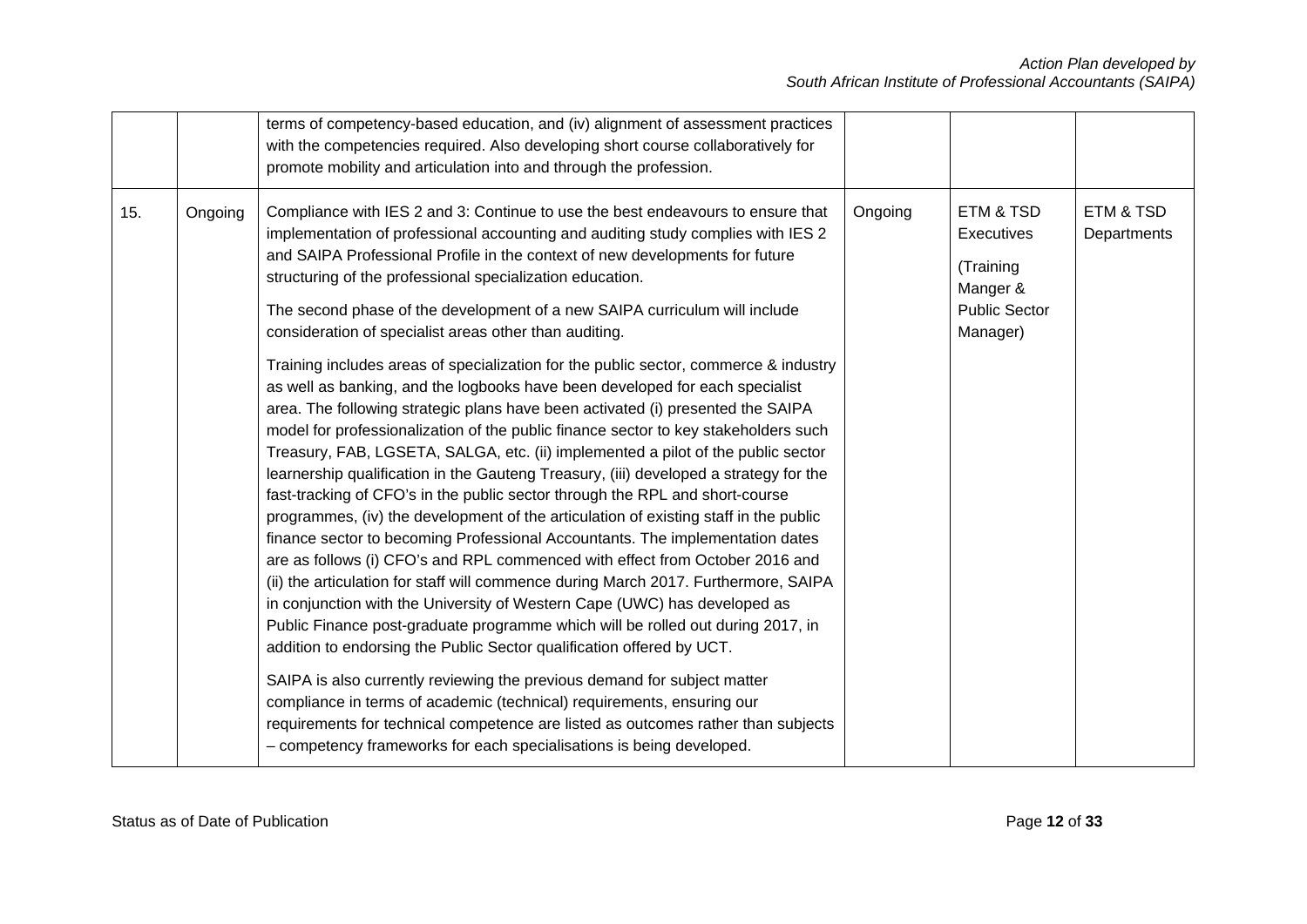|     |         | The members who meet the requirements of being awarded the designation of<br>Professional Accountant (SA) also meet the requirements to be registered as a<br>TAX Practitioner (SA).                                                                                                                                                                                                                                                                                                                                                                                                                                                                                                                                                                                                                                                                                                                                           |                       |                                            |                          |
|-----|---------|--------------------------------------------------------------------------------------------------------------------------------------------------------------------------------------------------------------------------------------------------------------------------------------------------------------------------------------------------------------------------------------------------------------------------------------------------------------------------------------------------------------------------------------------------------------------------------------------------------------------------------------------------------------------------------------------------------------------------------------------------------------------------------------------------------------------------------------------------------------------------------------------------------------------------------|-----------------------|--------------------------------------------|--------------------------|
| 16. | Ongoing | SAIPA has reviewed its current examination practices in comparing current<br>practice with those as reflected in the updated International Education Information<br>Paper on the Development and Management of Written Examinations. This has<br>proven most helpful in identifying areas of continuous improvement - the strategy<br>is to implement competency-based assessments. With effect from May 2015 the<br>Professional Evaluation examination was driven by a competency-based<br>approached through the use of practical case studies constituting the application of<br>technical knowledge in business situation with the emphasis on providing advice to<br>clients and management. With effect from November 2016 there is a significant<br>shift from have subject based case studies to integrated case studies - placing the<br>candidates in a cionversation with a client providing responses and advice. | May 2016<br>(Ongoing) | <b>ETM Executive</b><br>& EDCOM            | <b>ETM</b><br>Department |
| 17. | Ongoing | Compliance with IES 4: Within the SAIPA Professional Evaluation (or entrance<br>examination), the examination panel always has at least 1 question on ethical<br>behaviour. Ensure that all active and post-active members follow the (required)<br>CPD course on the SAIPA Code of Ethics (2008).                                                                                                                                                                                                                                                                                                                                                                                                                                                                                                                                                                                                                             | Ongoing               | ETM & LEC<br>Executives                    | ETM & LEC<br>Departments |
| 18. | Ongoing | Compliance with IES 5: SAIPA practical experience is initiated through direct<br>alignment to International Education Practice Statement (IEPS) 3.<br>SAIPA currently has both an input and output based route for those wishing to<br>become members, with 6 year's verifiable experience within an accounting<br>environment being input based, or 3 year's practical training through a<br>"learnership" being output based (or outcomes based, as per the South African<br>terminology).                                                                                                                                                                                                                                                                                                                                                                                                                                   | Ongoing               | <b>ETM Executive</b><br>(RPL<br>Committee) | ETM & LEC<br>Departments |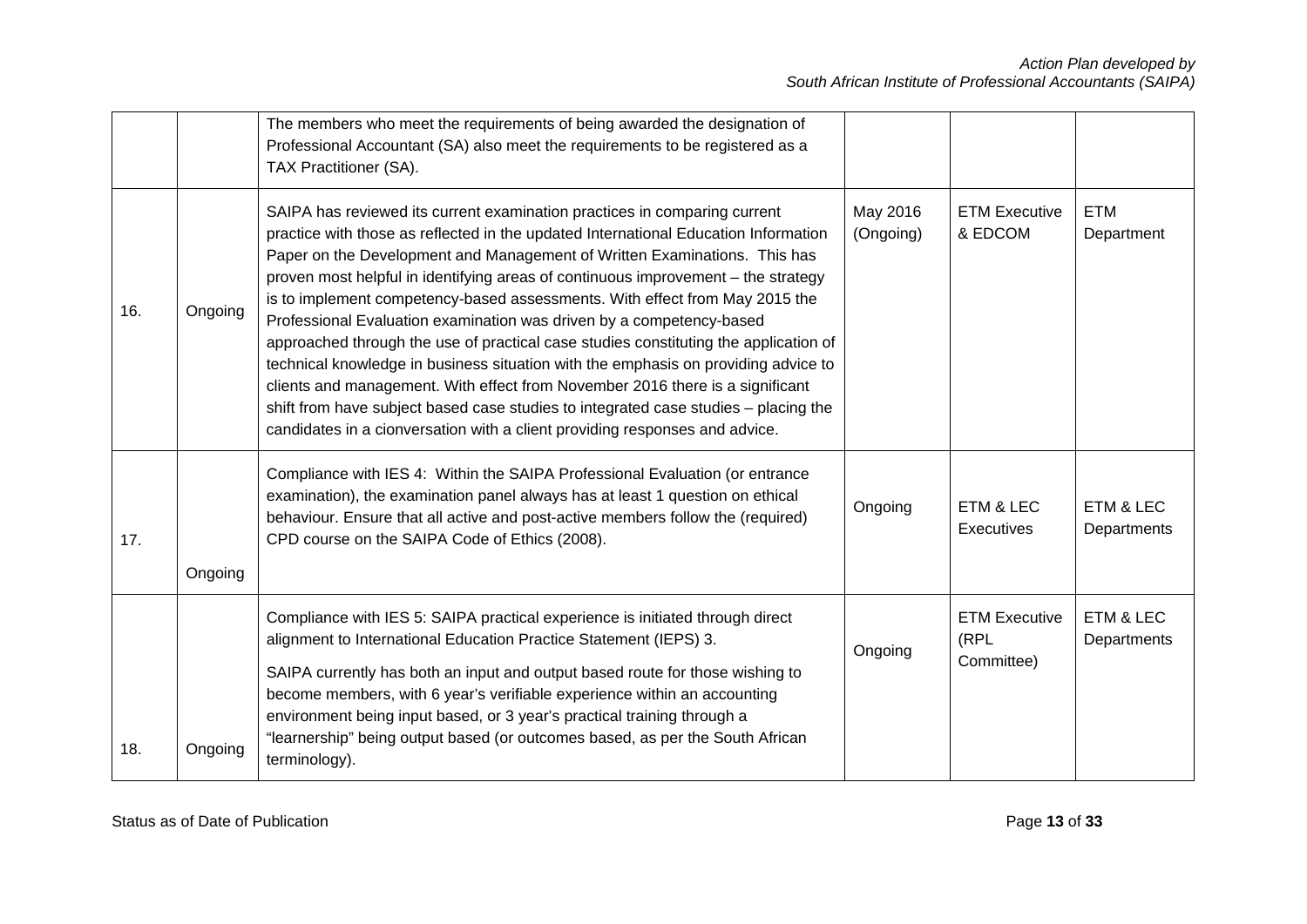| 19. | Ongoing | Compliance with IES 6: SAIPA's final qualification assessment is directly aligned to<br>the guidelines found in the standard.<br>SAIPA has also reviewed the latest amendment to the information paper provided<br>by the IAESB to ensure we measure ourselves against good practice models<br>worldwide                                                                                                                                                                                                                                                                                                                                                                                                                                                                   | Ongoing | <b>ETM Executive</b><br>(EDCOM &<br>Examination<br>Committee) | <b>ETM</b><br>Department                                            |
|-----|---------|----------------------------------------------------------------------------------------------------------------------------------------------------------------------------------------------------------------------------------------------------------------------------------------------------------------------------------------------------------------------------------------------------------------------------------------------------------------------------------------------------------------------------------------------------------------------------------------------------------------------------------------------------------------------------------------------------------------------------------------------------------------------------|---------|---------------------------------------------------------------|---------------------------------------------------------------------|
| 20. | Ongoing | Compliance with IES 7: SAIPA continues to design CPD workshops that are<br>relevant to members, keeping them abreast of changes in the fields of tax,<br>accounting, governance, company law, internal controls and general business<br>management. This is achieved through workshops conducted face to face as well<br>as online. Online CPD's and Interactive Webinars are continuing, thus providing<br>greater access to members to ensure the members have as many opportunities to<br>fulfil their requirements. SAIPA offers a "once off payment" for CPD subscription<br>per annum, which has proved very popular with members.                                                                                                                                   | Ongoing | ETM & TSD<br>Executives                                       | ETM & TSD<br>Departments                                            |
| 21. | Ongoing | Compliance with IES 7: Investigating the possibility of implementing a more output-<br>based approach system for CPD; including an improvement of requirement<br>categorization; monitoring and sanctioning.<br>Case studies and self-assessment quizzes have been incorporated to most of our<br>CPD workshops.<br>The monthly magazines freely distributed to members contain technical articles<br>that have CPD hours allocated, which will be logged as unstructured hours.<br>Technical articles in our magazines include questions that will assess the<br>achievement of the desired outcome of the article which will be evaluated and<br>uploaded to the members CPD hours. Updated IT system will ensure the member<br>CPD requirements are adequately tracked. | Ongoing | ETM & TSD<br>Executives                                       | ETM, TSD &<br><b>LEC</b><br>Departments<br>and CPD co-<br>ordinator |

Status as of Date of Publication **Publication** Page 14 of 33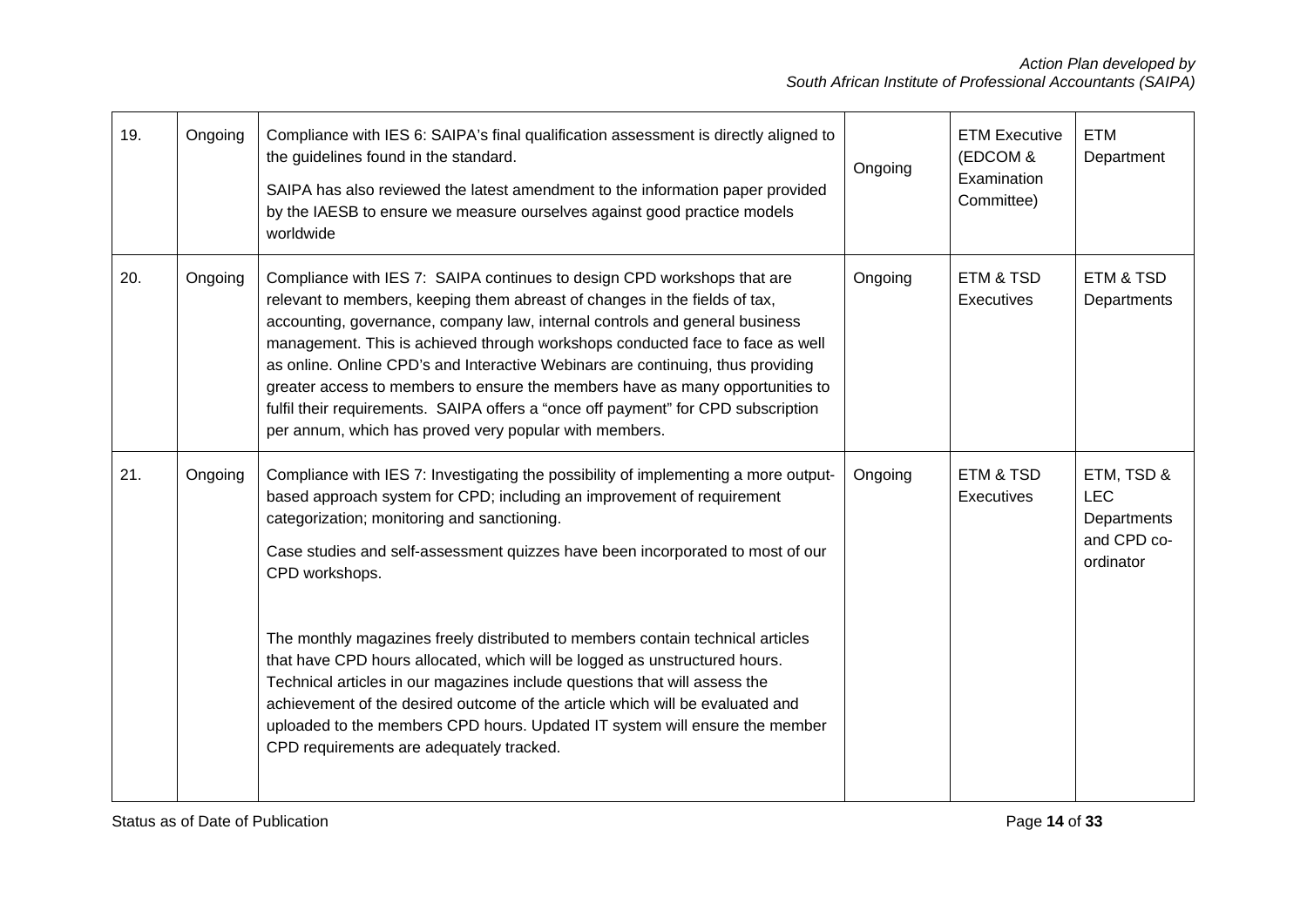|     |                                      | SAIPA is moving towards complete verifiable output based approach on seminars.<br>Initial warnings have been issued to members failing to upload their CPD hours on<br>their member profiles. For those members who have not complied with the CPD<br>hours, they have been requested to submit a CPD plan in order to make up the<br>shortfall The SAIPA Legal Department to ensure those who are not in compliance<br>is referred to the Investigation Committee. The content of the CPD's and the<br>methodology of presentation focuses on the concepts and principles which are<br>consolidated through the application to practical scenarios - the assessments<br>evaluates the competencies of applying to subject content is business scenarios.                                                                                                                                                      |         |                      |                         |  |  |  |
|-----|--------------------------------------|----------------------------------------------------------------------------------------------------------------------------------------------------------------------------------------------------------------------------------------------------------------------------------------------------------------------------------------------------------------------------------------------------------------------------------------------------------------------------------------------------------------------------------------------------------------------------------------------------------------------------------------------------------------------------------------------------------------------------------------------------------------------------------------------------------------------------------------------------------------------------------------------------------------|---------|----------------------|-------------------------|--|--|--|
| 22. | Ongoing                              | In terms of IES 8, the SAIPA Technical Executive currently sits on the SAICA<br>Assurance Guidance Committee. Yes                                                                                                                                                                                                                                                                                                                                                                                                                                                                                                                                                                                                                                                                                                                                                                                              | Ongoing | <b>TSD Executive</b> | ETM & TSD<br>Executives |  |  |  |
|     | <b>Maintaining Ongoing Processes</b> |                                                                                                                                                                                                                                                                                                                                                                                                                                                                                                                                                                                                                                                                                                                                                                                                                                                                                                                |         |                      |                         |  |  |  |
| 23. | Ongoing                              | SAIPA's CPD Committee and Education Committee - EDCOM maintain an<br>ongoing process of monitoring new and revised standards and incorporating them<br>into education and examination requirements.<br>Both committees have standard agenda items on new standards and exposure<br>drafts thus ensuring that any new and revised standards are correctly and<br>timeously incorporated. The chairpersons of these committees as well as SAIPA<br>management are on the distribution lists of IFAC, IAESB, IAASB and various other<br>standard setting bodies which ensure that they get pronouncements and new<br>standards as soon as it becomes available. EDCOM now has oversight on CPD<br>subject matter, so as to ensure relevance and congruency. SAIPA provides<br>comments of the standards either in it own capacity of through the structures of the<br>profession such as the FRTC, FAB, ASB, etc. | Ongoing | <b>ETM Executive</b> | ETM & TSD<br>Executives |  |  |  |
|     |                                      | Continue to use best endeavours to ensure university education requirements<br>continue to incorporate IES - and SAIPA Professional Profile requirements. This<br>includes review of the existing requirements and preparation of the Action Plan for                                                                                                                                                                                                                                                                                                                                                                                                                                                                                                                                                                                                                                                          |         |                      |                         |  |  |  |

Status as of Date of Publication **Publication** Page 15 of 33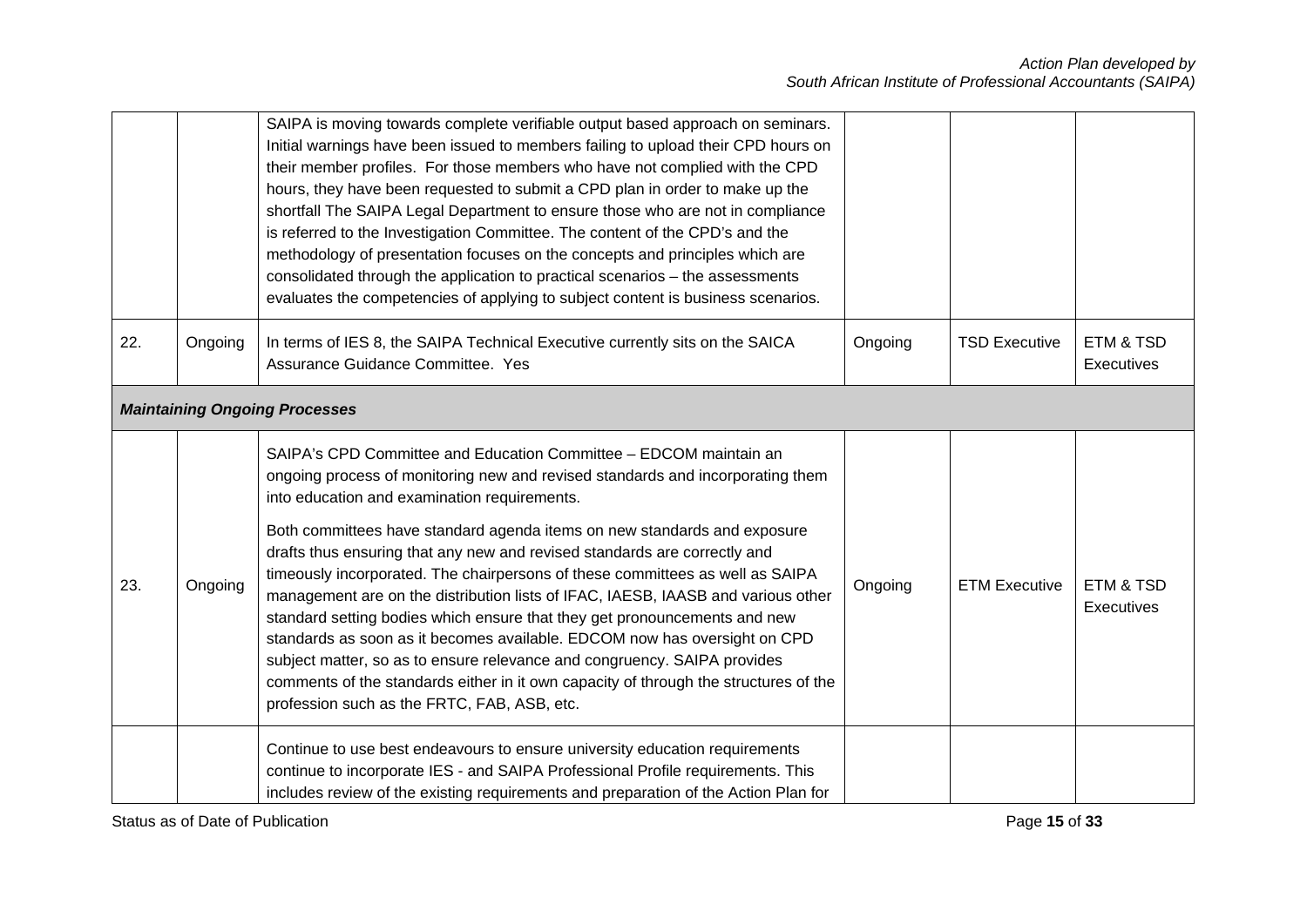| 24. | Ongoing                                         | amendments where necessary. During the accreditation of Universities, SAIPA<br>takes into account the new IES requirements. Regular monitoring visits to<br>Universities undertaken to ensure continued compliance to IES requirements. (3)<br>year turn around, except in cases of updated IES requirements being published). | Ongoing  | <b>ETM Executive</b>           | ETM<br>Department<br>(Training<br>Manger &<br><b>Public Sector</b><br>Manager) |  |  |  |  |  |
|-----|-------------------------------------------------|--------------------------------------------------------------------------------------------------------------------------------------------------------------------------------------------------------------------------------------------------------------------------------------------------------------------------------|----------|--------------------------------|--------------------------------------------------------------------------------|--|--|--|--|--|
|     | <b>Review of SAIPA's Compliance Information</b> |                                                                                                                                                                                                                                                                                                                                |          |                                |                                                                                |  |  |  |  |  |
| 25. | Ongoing                                         | Update sections relevant to SMO 2 as necessary. Once updated inform IFAC<br>compliance staff about the updates in order for the compliance staff to republish<br>updated information                                                                                                                                           | May 2019 | ETM & LEC<br><b>Executives</b> | ETM & LEC<br>Departments                                                       |  |  |  |  |  |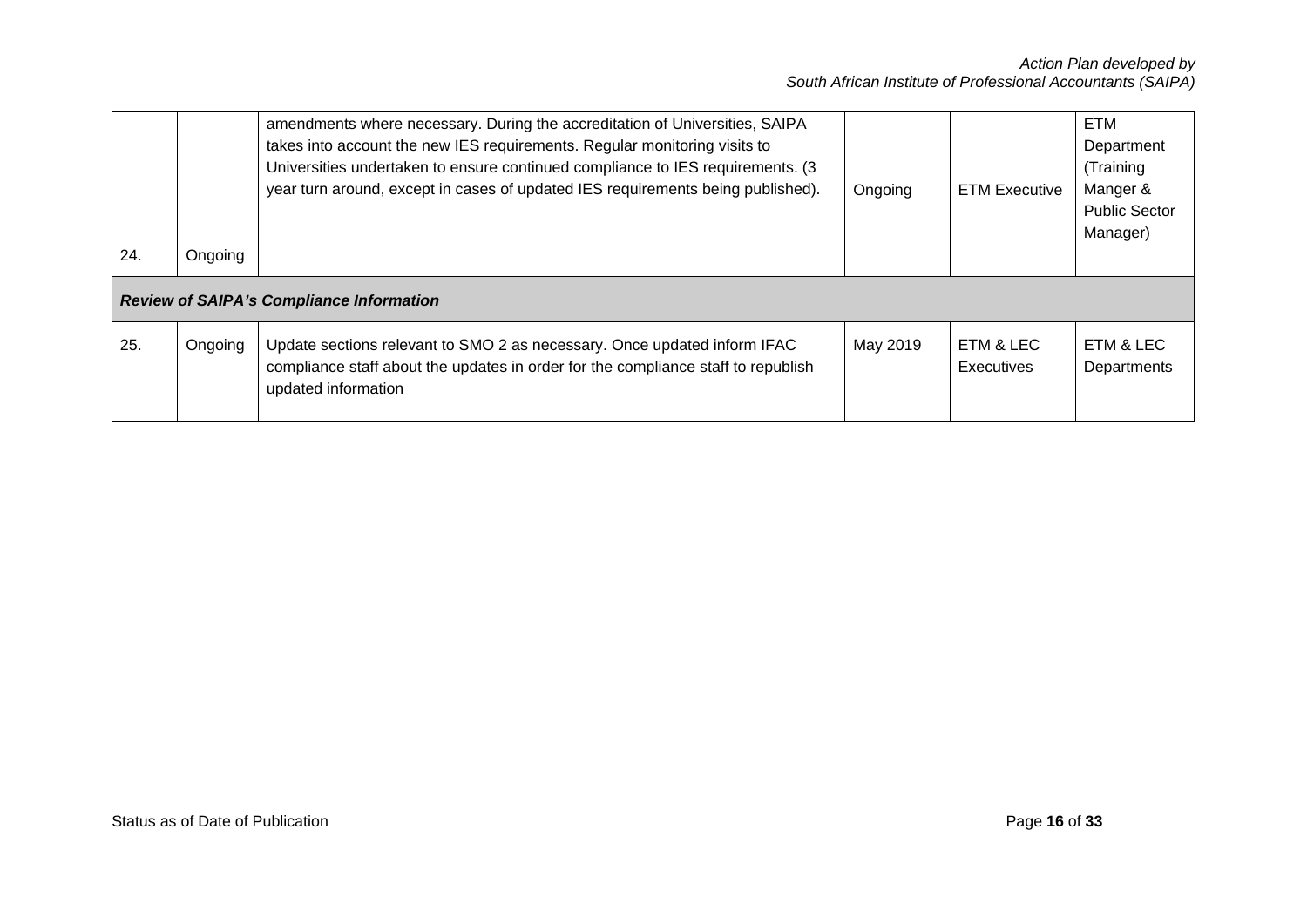# **Action Plan Subject:** SMO 3 - International Standards and Other Pronouncements Issued by the IAASB

**Action Plan Objective:** Convergence with IAASB and IAESB Pronouncements

| #   | <b>Start</b><br>date                                                                                                                                                                                                                                                                                                                                                                                                                                                                  | <b>Actions</b>                                                                                                                                                                                                                                                                                                                                                                                                                                                                                                                                                                                                                                                                                                                                                                                                                                                                                                                                                   | <b>Completion</b><br>date | <b>Responsibility</b>   | <b>Resource</b>          |  |  |  |  |
|-----|---------------------------------------------------------------------------------------------------------------------------------------------------------------------------------------------------------------------------------------------------------------------------------------------------------------------------------------------------------------------------------------------------------------------------------------------------------------------------------------|------------------------------------------------------------------------------------------------------------------------------------------------------------------------------------------------------------------------------------------------------------------------------------------------------------------------------------------------------------------------------------------------------------------------------------------------------------------------------------------------------------------------------------------------------------------------------------------------------------------------------------------------------------------------------------------------------------------------------------------------------------------------------------------------------------------------------------------------------------------------------------------------------------------------------------------------------------------|---------------------------|-------------------------|--------------------------|--|--|--|--|
|     | <b>Background:</b>                                                                                                                                                                                                                                                                                                                                                                                                                                                                    |                                                                                                                                                                                                                                                                                                                                                                                                                                                                                                                                                                                                                                                                                                                                                                                                                                                                                                                                                                  |                           |                         |                          |  |  |  |  |
|     | In South Africa, responsibility for the quality assurance of auditors lies with the Independent Regulatory Board for Auditors (IRBA). IRBA is also<br>responsible for the adoption of auditing standards in South Africa. Professional Bodies cannot actively participate in the standard-setting structure of IRBA<br>as this will violate the independence of IRBA, but IRBA participates on the standard setting structures with the profession on an advisory and oversight role. |                                                                                                                                                                                                                                                                                                                                                                                                                                                                                                                                                                                                                                                                                                                                                                                                                                                                                                                                                                  |                           |                         |                          |  |  |  |  |
|     | SAIPA membership currently falls within the scope of the New Company's Act of South Africa, which allows for our members to perform an Independent<br>Review of Financial Statements. With this development, SAIPA ensures that the International Standards Regulation Engagements (ISRE) aligned to the<br>International Auditing and Assurance Standards Board.                                                                                                                     |                                                                                                                                                                                                                                                                                                                                                                                                                                                                                                                                                                                                                                                                                                                                                                                                                                                                                                                                                                  |                           |                         |                          |  |  |  |  |
|     |                                                                                                                                                                                                                                                                                                                                                                                                                                                                                       | <b>Supporting members implementation of ISREs</b>                                                                                                                                                                                                                                                                                                                                                                                                                                                                                                                                                                                                                                                                                                                                                                                                                                                                                                                |                           |                         |                          |  |  |  |  |
| 26. | Ongoing                                                                                                                                                                                                                                                                                                                                                                                                                                                                               | Education of members on the alignment of ISRE2400 and ISRE4400.<br>The new Companies Act 71 of 2008 has increased the need of SAIPA members<br>to be up to date and competent as independent reviewers amongst other things.<br>To facilitate this, an online certificate has been developed, which is aligned with<br>the ISRE 2400,4400 and 4410. The successful completion and passing of the<br>assessment on this certificated course will declare the member competent as an<br>independent reviewer. A certificate of competence in independent review will be<br>awarded. This has proven to be very popular with SAIPA members.<br>SAIPA provide training to members in the form of workshops, training forums and<br>CPD's to develop the competencies of members rendering agreement upon<br>engagements and independent reviews. With effect from 2017 the following<br>sessions will be conducted continuous (i) engagement letter, (ii) accounting | Ongoing                   | ETM & TSD<br>Executives | <b>TSD</b><br>Department |  |  |  |  |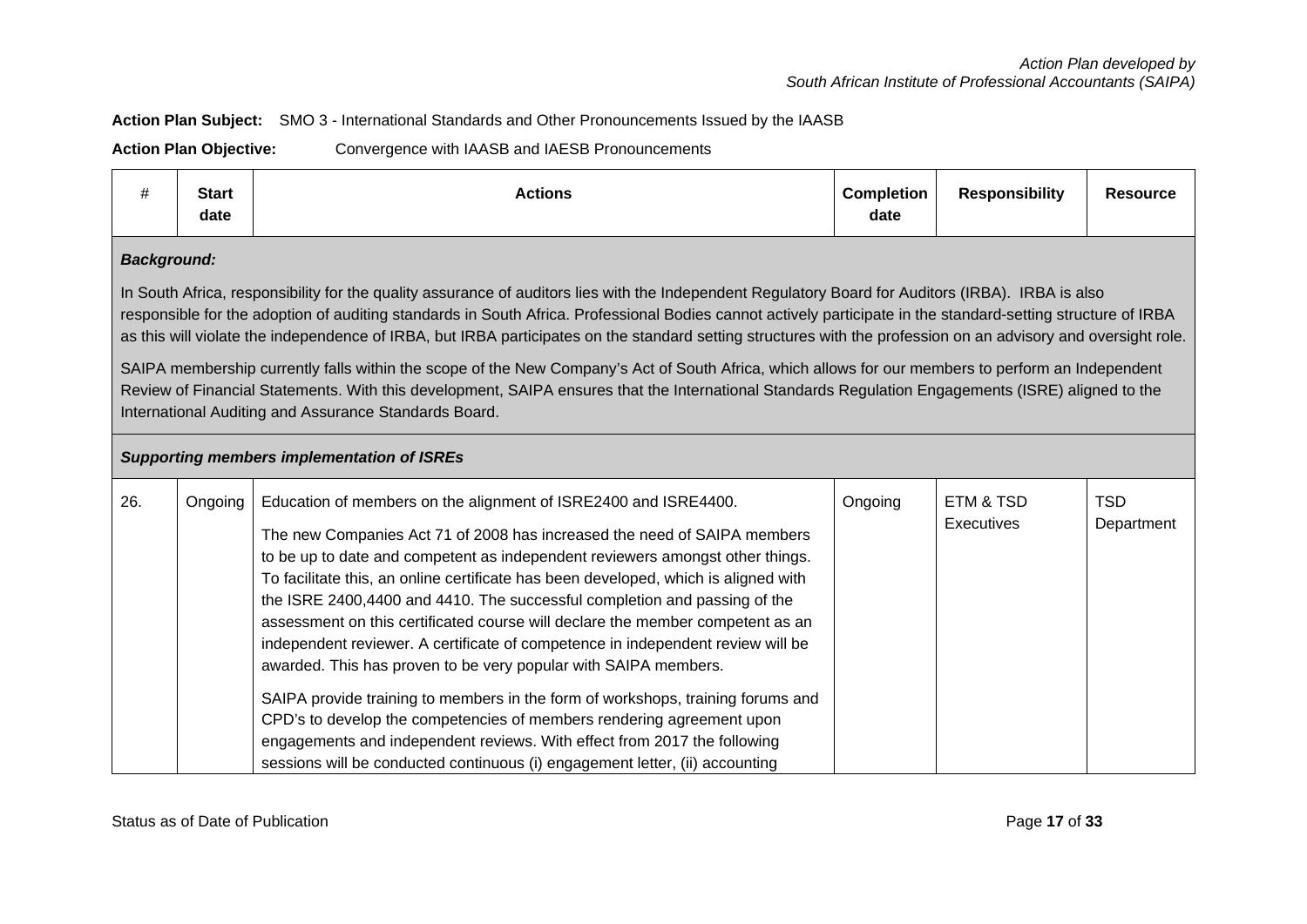|     |                                                 | officer's report, (iii) independent reviews, (iv) agreed upon engagements, (iv)<br>quality assurance                                                                           |                       |                         |                          |  |
|-----|-------------------------------------------------|--------------------------------------------------------------------------------------------------------------------------------------------------------------------------------|-----------------------|-------------------------|--------------------------|--|
|     | <b>Review of SAIPA's Compliance Information</b> |                                                                                                                                                                                |                       |                         |                          |  |
| 27. | Ongoing                                         | Perform periodic review of SAIPA's response to the IFAC Compliance Self-<br><b>Assessment Questionnaires</b>                                                                   | May 2018<br>(Ongoing) | ETM & LEC<br>Executives | ETM & LEC<br>Departments |  |
| 28. | Ongoing                                         | SAIPA participates in the structures such as FRTC, ASB and FAB to provide<br>comments on international standards collectively but also provide comments in its<br>own capacity |                       |                         |                          |  |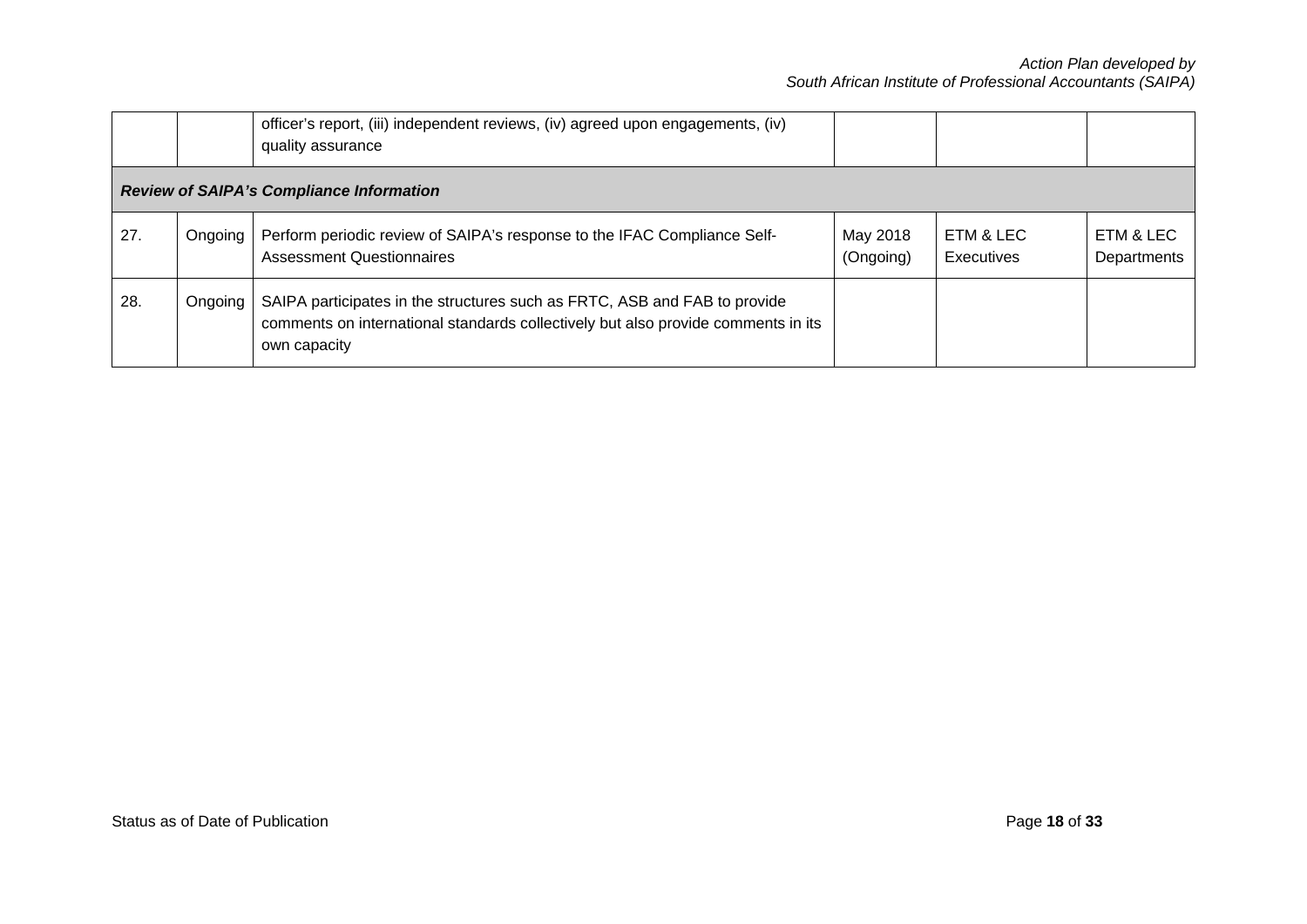## **Action Plan Subject:** SMO 4 - IESBA Code of Ethics for Professional Accountants

**Action Plan Objective:** Ensure alignment of SAIPA Code of Ethics with International Ethics Standards Board for Accountants Code

| #   | <b>Start</b><br>date                                                                                                                                                                                                                                                                                                                                                                 | <b>Actions</b>                                                                                                                                                                                                                                                                                                                                                                                                               | Completi<br>on date | <b>Responsib</b><br>ility                | <b>Resource</b>                                               |  |  |  |  |
|-----|--------------------------------------------------------------------------------------------------------------------------------------------------------------------------------------------------------------------------------------------------------------------------------------------------------------------------------------------------------------------------------------|------------------------------------------------------------------------------------------------------------------------------------------------------------------------------------------------------------------------------------------------------------------------------------------------------------------------------------------------------------------------------------------------------------------------------|---------------------|------------------------------------------|---------------------------------------------------------------|--|--|--|--|
|     | <b>Background:</b>                                                                                                                                                                                                                                                                                                                                                                   |                                                                                                                                                                                                                                                                                                                                                                                                                              |                     |                                          |                                                               |  |  |  |  |
|     |                                                                                                                                                                                                                                                                                                                                                                                      | The SAIPA Board has the authority, as detailed below, to amend the constitution of SAIPA. In the process of amending the constitution, due cognizance is<br>taken of the underpinning IFAC compliance, so as to ensure continued compliance in this regard.                                                                                                                                                                  |                     |                                          |                                                               |  |  |  |  |
|     | Amendments on the International Ethics Standards Board for Accountants (IESBA) code are brought to the attention of the Board of SAIPA via the Chief<br>Executive, who receives correspondence regularly from IFAC, via email. Any changes to the Code of Conduct are communicated to members via the<br>newletters, technical news platforms, magazines, CPD's and members' forums. |                                                                                                                                                                                                                                                                                                                                                                                                                              |                     |                                          |                                                               |  |  |  |  |
|     |                                                                                                                                                                                                                                                                                                                                                                                      | <b>Application of the Code of Ethics Standards</b>                                                                                                                                                                                                                                                                                                                                                                           |                     |                                          |                                                               |  |  |  |  |
| 29. | Ongoing                                                                                                                                                                                                                                                                                                                                                                              | Review Code of Ethics and ensure continued alignment with IESBA code. Code of ethics<br>has been ratified by the SAIPA Board and fully adopted from the IESBA Code of Ethics.<br>SAIPA's Code of Conduct is aligned with that of the IESBA - this is provided to members<br>via the website of SAIPA.                                                                                                                        | Ongoing             | <b>TSD</b><br>Executive                  | <b>TSD Department</b>                                         |  |  |  |  |
|     | <b>Member Notification; Education and Promotion Activities</b>                                                                                                                                                                                                                                                                                                                       |                                                                                                                                                                                                                                                                                                                                                                                                                              |                     |                                          |                                                               |  |  |  |  |
| 30. | Ongoing                                                                                                                                                                                                                                                                                                                                                                              | Produce collection of case study and explanatory material; published as "Ethics and You".<br>Explanatory Material: Explanatory material appears in our quarterly magazine called "the<br>Professional Accountant" under a section called "Transparency".<br>Case Study: A list of "offences and penalties against our code of ethics" is now included in<br>our Legal Policy, which has been ratified by the board of SAIPA. | Ongoing             | LEC &<br><b>ETM</b><br><b>Executives</b> | LEC & Marketing<br>Departments<br>(Disciplinary<br>Committee) |  |  |  |  |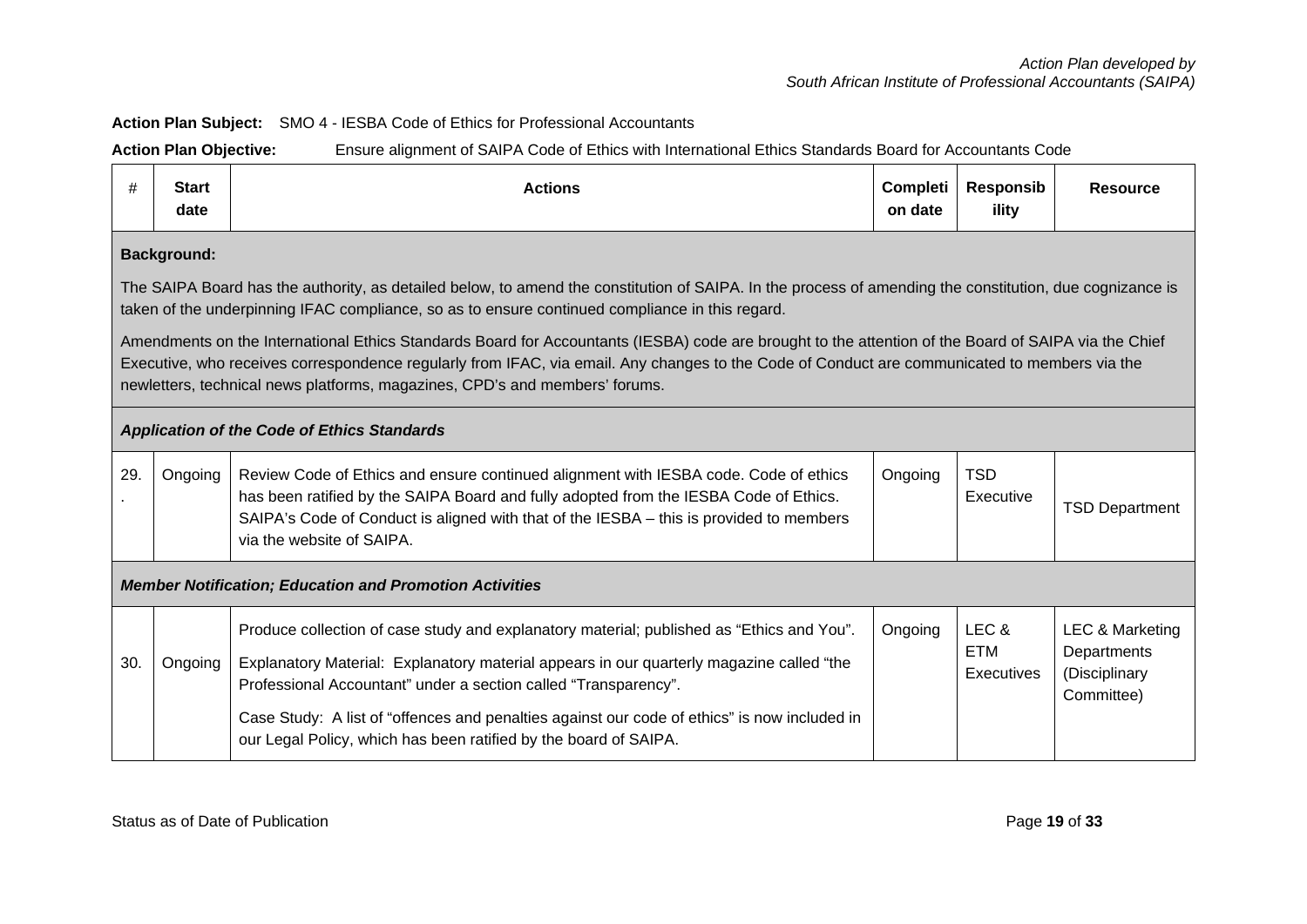|     |                                          | SAIPA presented members with materials on Ethics during 2016 which was used during<br>the CPD programme and will be updated for the 2017 programme. A brochure, pocket<br>reference booklet is planned for printed and distribution during the latter part of 2017. |         |                                   |                                                   |  |  |  |  |
|-----|------------------------------------------|---------------------------------------------------------------------------------------------------------------------------------------------------------------------------------------------------------------------------------------------------------------------|---------|-----------------------------------|---------------------------------------------------|--|--|--|--|
| 31. | Ongoing                                  | SAIPA has a memorandum of understanding with the Ethics Institute of South Africa. This<br>allows our members to attend all Ethics SA's seminars and workshops at a discounted<br>rate. This MoU has been renewed during June 2016 - it is renewed annually.        | Ongoing | TSD & LEC<br>Executives           | ETM & LEC<br>Departments and<br>CPD co-ordinator  |  |  |  |  |
| 32. | Ongoing                                  | Mandatory seminars are presented on Ethics and Governance - minimum of 2 CPD hours.<br>There will be webinars on the topic and videos that can be viewed at anytime. Yes is part<br>of the compliance requirements for CPD's.                                       | Ongoing | LEC &<br><b>ETM</b><br>Executives | <b>LEC Department</b><br>and CPD co-<br>ordinator |  |  |  |  |
|     |                                          | Code of Ethics Interpretation / Advice / Counselling                                                                                                                                                                                                                |         |                                   |                                                   |  |  |  |  |
| 33. | Ongoing                                  | Issues reported by individual members and students monitored against the coverage of the<br>Code.                                                                                                                                                                   | Ongoing | <b>LEC</b><br>Senior              | <b>LEC Department</b><br>(Investigations &        |  |  |  |  |
|     |                                          | Investigations and Disciplinary Committee acts upon such reports.                                                                                                                                                                                                   |         | Manager                           | Disciplinary<br>Committees)                       |  |  |  |  |
|     |                                          | Compliance Officer/ Legal Administrator on call for all telephonic/ email enquiries regarding<br>Ethics.                                                                                                                                                            |         |                                   |                                                   |  |  |  |  |
|     | <b>Proposed Code of Ethics Revisions</b> |                                                                                                                                                                                                                                                                     |         |                                   |                                                   |  |  |  |  |
| 34. | Ongoing                                  | Monitor developments and amendments to the IESBA Code. SAIPA participates in the<br>structures such as FRTC, ASB and FAB to provide comments on international standards<br>collectively but also provide comments in its own capacity                               | Ongoing | <b>LEC Senior</b><br>Manager      | <b>Board</b>                                      |  |  |  |  |
|     | <b>Review of SAIPA's Compliance</b>      |                                                                                                                                                                                                                                                                     |         |                                   |                                                   |  |  |  |  |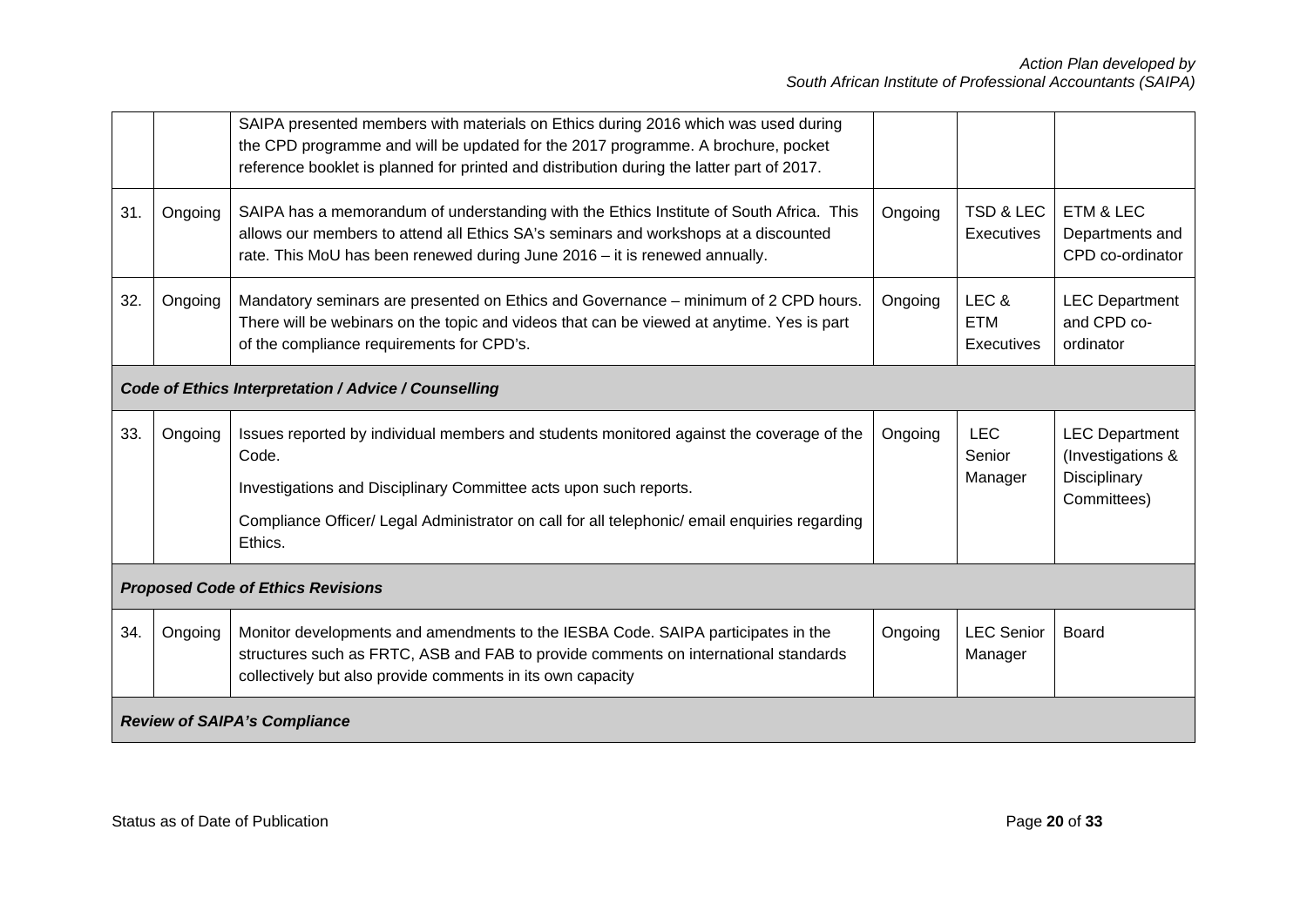| 35. | Update sections relevant to SMO 4 as necessary. Once updated inform IFAC Compliance<br>Onaoina<br>staff about the updates in order for the Compliance staff to republish updated information. | Ongoing | LEC &<br>ETM<br>Executives | LEC & ETM<br>Departments |
|-----|-----------------------------------------------------------------------------------------------------------------------------------------------------------------------------------------------|---------|----------------------------|--------------------------|
|-----|-----------------------------------------------------------------------------------------------------------------------------------------------------------------------------------------------|---------|----------------------------|--------------------------|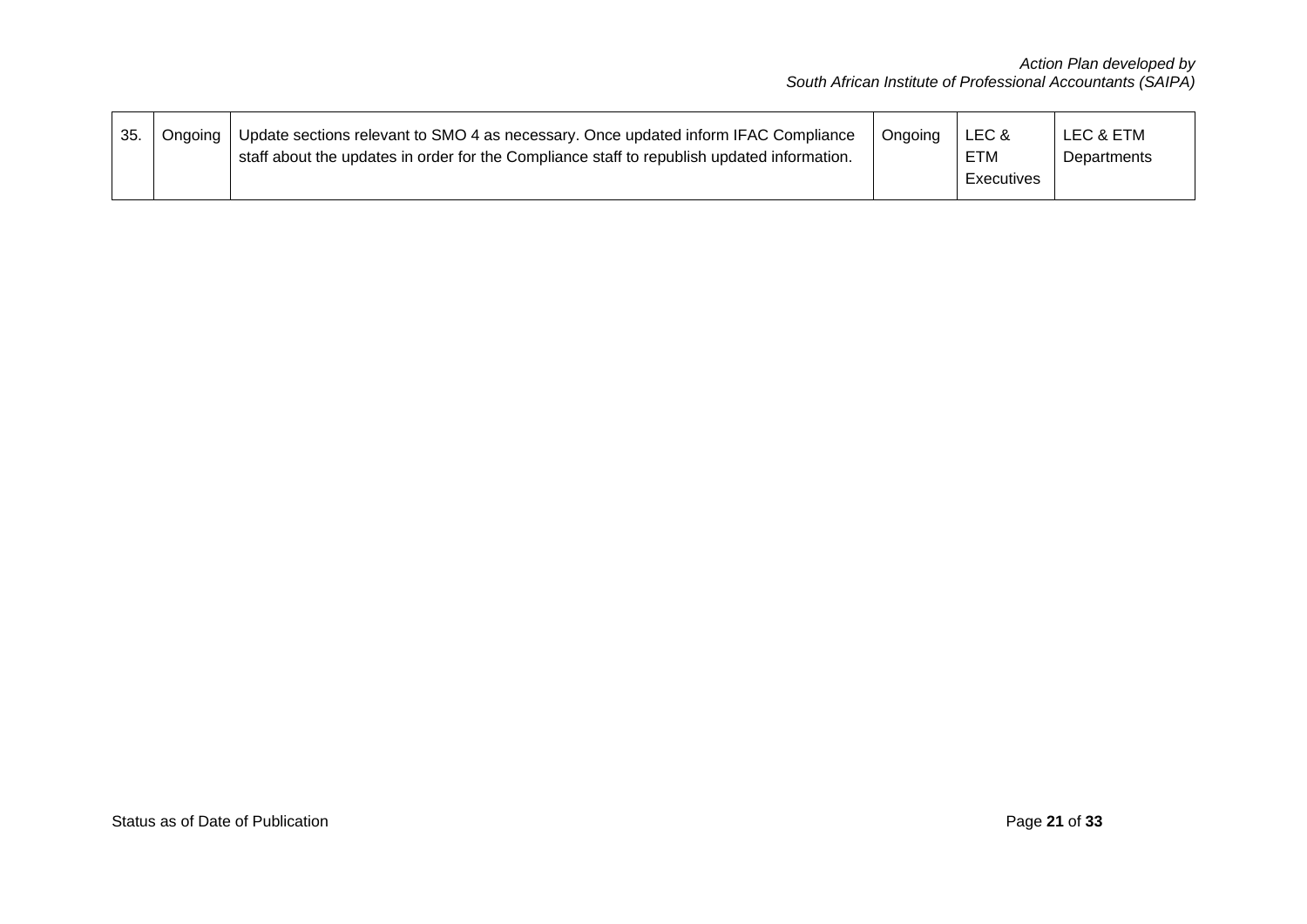**Action Plan Subject:** SMO 5 - International Public Sector Accounting Standards and Other Pronouncements Issued by the IPSASB **Action Plan Objective:** Ongoing convergence with requirements of SMO 5 - Support and maintain processes for ongoing incorporation of IPSAS

requirements into National Public Sector Accounting Requirements

|  |  | <b>Start date</b> | <b>Actions</b> | <b>Completion</b><br>date | <b>Responsibility</b> | <b>Resource</b> |
|--|--|-------------------|----------------|---------------------------|-----------------------|-----------------|
|--|--|-------------------|----------------|---------------------------|-----------------------|-----------------|

### **Background:**

SAIPA is a member of the Public Sector Technical Forum of the Accounting Standards Board. This forum comprises other member bodies such as SAICA, the large auditing companies of South Africa and government bodies such as the National Treasury of South Africa, the Auditor General of South Africa and the South African Institute of Municipal Finance Officers. At this forum, matters pertaining to Public Sector Accounting Standards are discussed and the forum engages in problem solving related to Public Sector accounting in South Africa. SAIPA uses its best endeavours to actively encourage the use of International Public Sector Accounting Standards (IPSAS) in South Africa. The South African equivalent of the IPSASs is called Generally Recognised Accounting Practice (GRAP). GRAP standards are based on IPSASs.

|     | Promote the adoption of IPSASs by the South African Government |                                                                                                                                                                                                                                                                                                                                                                                                                                 |                                                 |                                                              |                                                           |  |  |  |  |
|-----|----------------------------------------------------------------|---------------------------------------------------------------------------------------------------------------------------------------------------------------------------------------------------------------------------------------------------------------------------------------------------------------------------------------------------------------------------------------------------------------------------------|-------------------------------------------------|--------------------------------------------------------------|-----------------------------------------------------------|--|--|--|--|
| 36. | Ongoing                                                        | SAIPA will continue to use its best endeavours to encourage the Government to<br>adopt IPSAS. This will include participation in various committees. SAIPA<br>continues to participate in the Public Sector Accounting Forum, run by the<br>Accounting Standards Board of South Africa. This is the course offered by CPA<br>Ireland and the members of SAIPA are granted access to the programme as part of<br>the MoU signed. | Ongoing                                         | TSD & ETM<br><b>Executives</b>                               | <b>TSD &amp; ETM</b><br>Departments                       |  |  |  |  |
| 37. | August<br>2015                                                 | SAIPA has engaged in discussion with Treasury and Government authorities with<br>respect to the implementation of short-course in IPSAS and public finance. SAIPA<br>current has members practicing in the Public Sectors and has initiated a growth<br>strategy (effective from August 2016) to attract and articulate members in the<br>sectors.                                                                              | August 2015 -<br>commencement<br>date (Ongoing) | ETM & TSD<br><b>Executives</b><br>9Public Sector<br>Manager) | <b>ETM</b><br>Department<br>(Public<br>Sector<br>Manager) |  |  |  |  |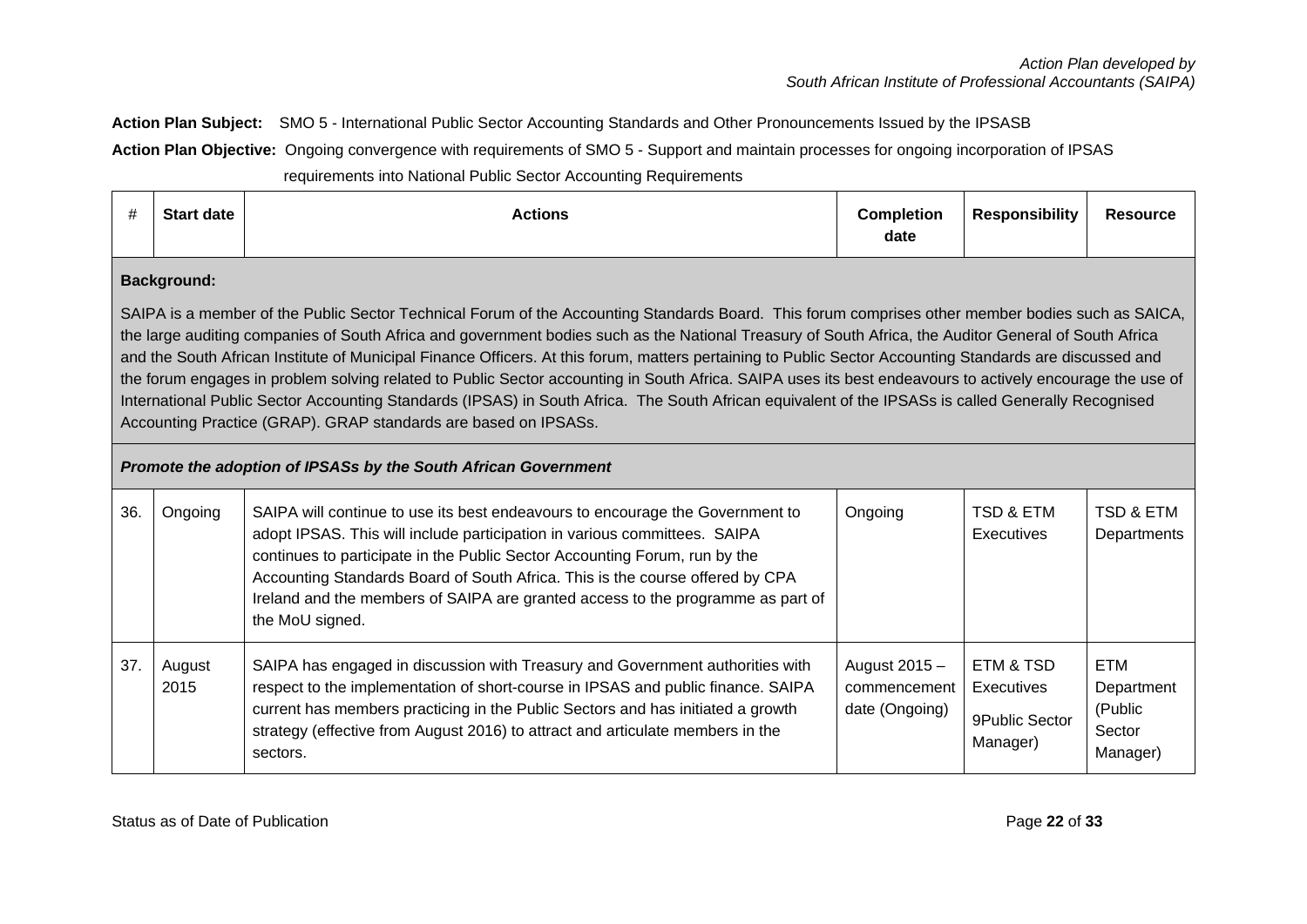| 38. | November<br>2015                                                                        | SAIPA concluded a memorandum of understanding with CPA Ireland in respect of<br>offering the online IPSAS course to South African practitioners and public finance<br>professionals.                                                                                                                                                                                                                                                                                                                                                                                                                                                                                                                                   | November<br>$2015 -$<br>commencement<br>date (Ongoing) | <b>TSD Executive</b>                               | TSD & ETM<br>Departments                                    |  |  |  |  |
|-----|-----------------------------------------------------------------------------------------|------------------------------------------------------------------------------------------------------------------------------------------------------------------------------------------------------------------------------------------------------------------------------------------------------------------------------------------------------------------------------------------------------------------------------------------------------------------------------------------------------------------------------------------------------------------------------------------------------------------------------------------------------------------------------------------------------------------------|--------------------------------------------------------|----------------------------------------------------|-------------------------------------------------------------|--|--|--|--|
| 39. | Ongoing                                                                                 | Rolled out of the learnership in the Gauteng Provincial Treasury. The pilot is in its<br>final phase (July 2016), and SAIPA will evaluate the results to measure its success.<br>SAIPA will roll out to other treasuries and other departments nationwide. Based on<br>the changes in the educational landscape in South Africa there is no need to<br>register a specific qualification for the public sector but to have a specialisation to<br>the existing qualification - this is being incorporated into the submission of the<br>registration of the qualification with QCTO.<br>No longer considering a new qualification $-$ just adding a module applicable to<br>Public Sector in the current qualification | Ongoing                                                | <b>ETM Executive</b><br>(Public Sector<br>Manager) | <b>ETM</b><br>Department<br>(Public<br>Sector<br>Manager)   |  |  |  |  |
|     | Incorporation of IPSAS requirements into National Public Sector Accounting Requirements |                                                                                                                                                                                                                                                                                                                                                                                                                                                                                                                                                                                                                                                                                                                        |                                                        |                                                    |                                                             |  |  |  |  |
|     |                                                                                         |                                                                                                                                                                                                                                                                                                                                                                                                                                                                                                                                                                                                                                                                                                                        |                                                        |                                                    |                                                             |  |  |  |  |
| 40. | Ongoing                                                                                 | SAIPA is a member of the Accounting Standards Board; to continuously ensure that<br>IPSAS are used as a 'benchmark' in development of IFRS-based State reporting<br>manuals and that IPSAS are adopted by both national and local government. The<br>structure of the public sector in South Africa allows for the adoption of Generally<br>Recognised Accounting Practice (GRAP), IFRS and IPSAS as accounting<br>frameworks - GRAP is a "modified" IFRS accounting standard for the public sector<br>(high degree of similarities).                                                                                                                                                                                  | Ongoing                                                | TSD & ETM<br>Executives                            | TSD & ETM<br>Departments<br>and Public<br>Sector<br>Manager |  |  |  |  |
|     |                                                                                         | Assistance with implementation of IPSAS requirements into National Public Sector Accounting Requirement                                                                                                                                                                                                                                                                                                                                                                                                                                                                                                                                                                                                                |                                                        |                                                    |                                                             |  |  |  |  |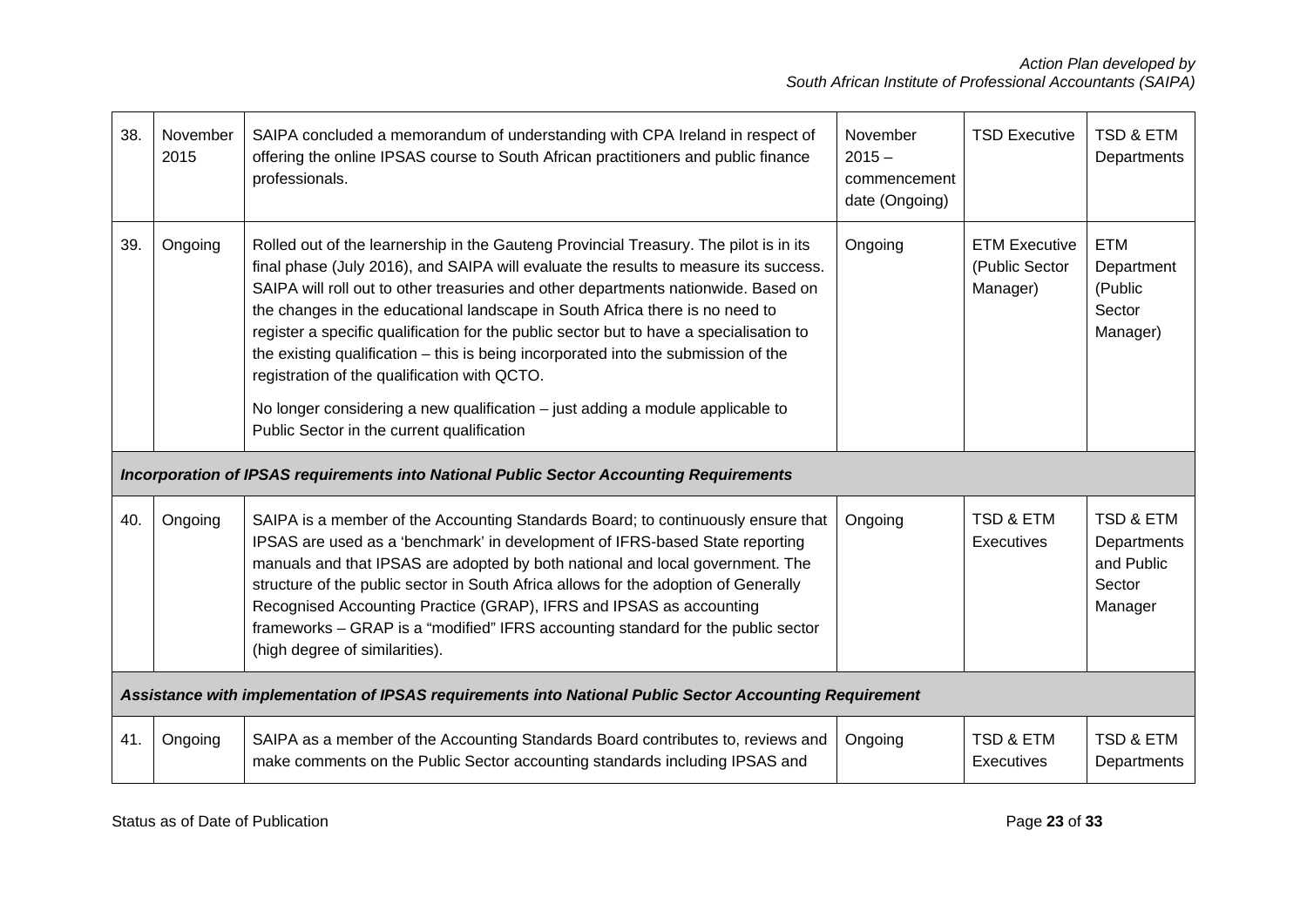|                                                 |                                      | the implementation thereof - SAIPA is involved in the answering of technical<br>queries at the Public Sector Accounting Forum.                                                                                                                                      |         |                              |                          |  |  |  |  |  |  |
|-------------------------------------------------|--------------------------------------|---------------------------------------------------------------------------------------------------------------------------------------------------------------------------------------------------------------------------------------------------------------------|---------|------------------------------|--------------------------|--|--|--|--|--|--|
|                                                 | <b>Maintaining Ongoing Processes</b> |                                                                                                                                                                                                                                                                     |         |                              |                          |  |  |  |  |  |  |
| 42                                              | Ongoing                              | Continue to identify opportunities to further assist in implementation of IPSASs.<br>SAIPA participates in the structures such as FRTC, ASB and FAB to provide<br>comments on international standards collectively but also provide comments in its<br>own capacity | Ongoing | TSD & ETM<br>Executives      | TSD & ETM<br>Departments |  |  |  |  |  |  |
| <b>Review of SAIPA's Compliance Information</b> |                                      |                                                                                                                                                                                                                                                                     |         |                              |                          |  |  |  |  |  |  |
| 43.                                             | Ongoing                              | Update sections relevant to SMO 5 as necessary. Once updated inform IFAC<br>Compliance staff about the updates in order for the Compliance staff to republish<br>updated information.                                                                               | Ongoing | <b>LEC Senior</b><br>Manager | LEC & ETM<br>Department  |  |  |  |  |  |  |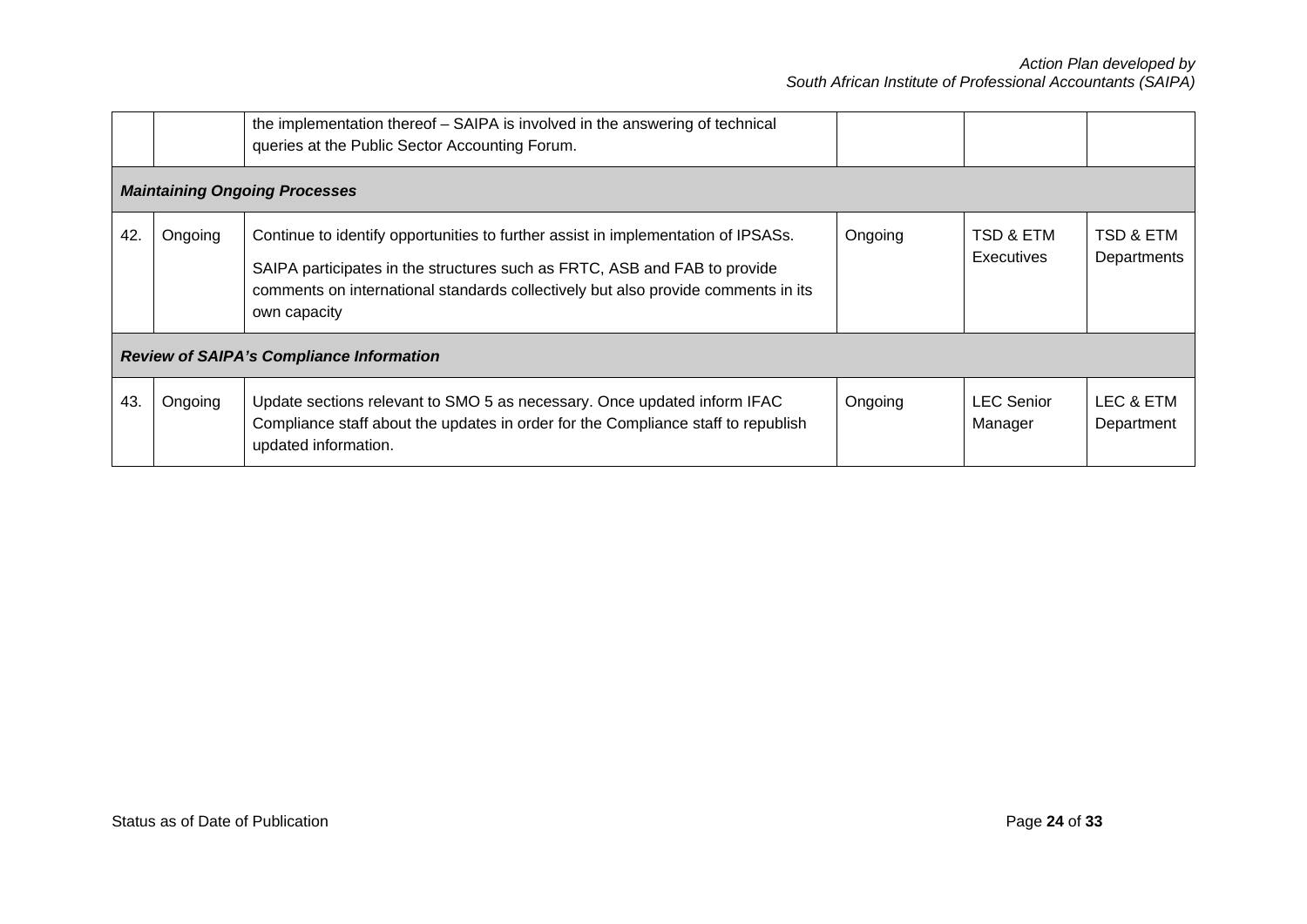### **Action Plan Subject:** SMO 6 - Investigation and Discipline

 $\mathbf{r}$ 

 $\overline{\phantom{0}}$ 

# **Action Plan Objective:** Improve and ensure ongoing maintenance of SAIPA Investigation and Discipline System

| #   | <b>Start</b><br>date                                                                                                                                                                                                                                                                                                                                                                                                                                                                                                                                                                                                                                                                                              | <b>Actions</b>                                                                                                                                                                                                                                     | <b>Completion</b><br>date | <b>Responsibility</b>                   | <b>Resource</b>                                                                          |  |  |  |  |  |
|-----|-------------------------------------------------------------------------------------------------------------------------------------------------------------------------------------------------------------------------------------------------------------------------------------------------------------------------------------------------------------------------------------------------------------------------------------------------------------------------------------------------------------------------------------------------------------------------------------------------------------------------------------------------------------------------------------------------------------------|----------------------------------------------------------------------------------------------------------------------------------------------------------------------------------------------------------------------------------------------------|---------------------------|-----------------------------------------|------------------------------------------------------------------------------------------|--|--|--|--|--|
|     | <b>Background:</b>                                                                                                                                                                                                                                                                                                                                                                                                                                                                                                                                                                                                                                                                                                |                                                                                                                                                                                                                                                    |                           |                                         |                                                                                          |  |  |  |  |  |
|     | SAIPA shall maintain and improve the Investigation and Discipline system through documenting of all procedures undertaken by the Investigations and Disciplinary<br>Committee's, in the SAIPA Quality Management System Manual. Thereafter all such policies are reviewed no more than 3 years from date of implementation. The<br>Legal Manager update disciplinary policies so as to reflect SMO 6 requirements. This ensures policies and processes remain relevant and current, and ensure<br>continuous improvement is made to the SAIPA business practices. No, currently IRBA only regulate the auditing profession and independent reveiwes can be<br>conducted by professional accountants and auditors. |                                                                                                                                                                                                                                                    |                           |                                         |                                                                                          |  |  |  |  |  |
| 44. | Ongoing                                                                                                                                                                                                                                                                                                                                                                                                                                                                                                                                                                                                                                                                                                           | The SAIPA Constitution as well as SAQA requirements for recognition as a<br>professional body in South Africa, requires that there be a disciplinary process in<br>place.                                                                          | Ongoing                   | <b>LEC Senior</b><br>Manager &<br>Board | <b>LEC &amp; ETM Departments</b><br>(Investigations &<br><b>Disciplinary Committees)</b> |  |  |  |  |  |
|     |                                                                                                                                                                                                                                                                                                                                                                                                                                                                                                                                                                                                                                                                                                                   | Guidance on sentencing is provided to the Investigation Committee and the<br>Disciplinary Committee by the Legal Manager (an attorney); The Legal Manager is<br>also required to update disciplinary policies so as to reflect SMO 6 requirements. |                           |                                         |                                                                                          |  |  |  |  |  |
|     |                                                                                                                                                                                                                                                                                                                                                                                                                                                                                                                                                                                                                                                                                                                   | Policies and processes written have been approved by the SAIPA Board but shall<br>be under review shortly to ensure alignment to the changes in the SAIPA<br>constitution.                                                                         |                           |                                         |                                                                                          |  |  |  |  |  |
| 45. | Ongoing                                                                                                                                                                                                                                                                                                                                                                                                                                                                                                                                                                                                                                                                                                           | SAIPA has an Appeals Tribunal to review appeals against the investigations and<br>disciplinary committee decisions.                                                                                                                                | Ongoing                   | <b>LEC Senior</b><br>Manager            | <b>LEC &amp; ETM Departments</b>                                                         |  |  |  |  |  |
|     |                                                                                                                                                                                                                                                                                                                                                                                                                                                                                                                                                                                                                                                                                                                   | <b>Maintaining Ongoing Processes</b>                                                                                                                                                                                                               |                           |                                         |                                                                                          |  |  |  |  |  |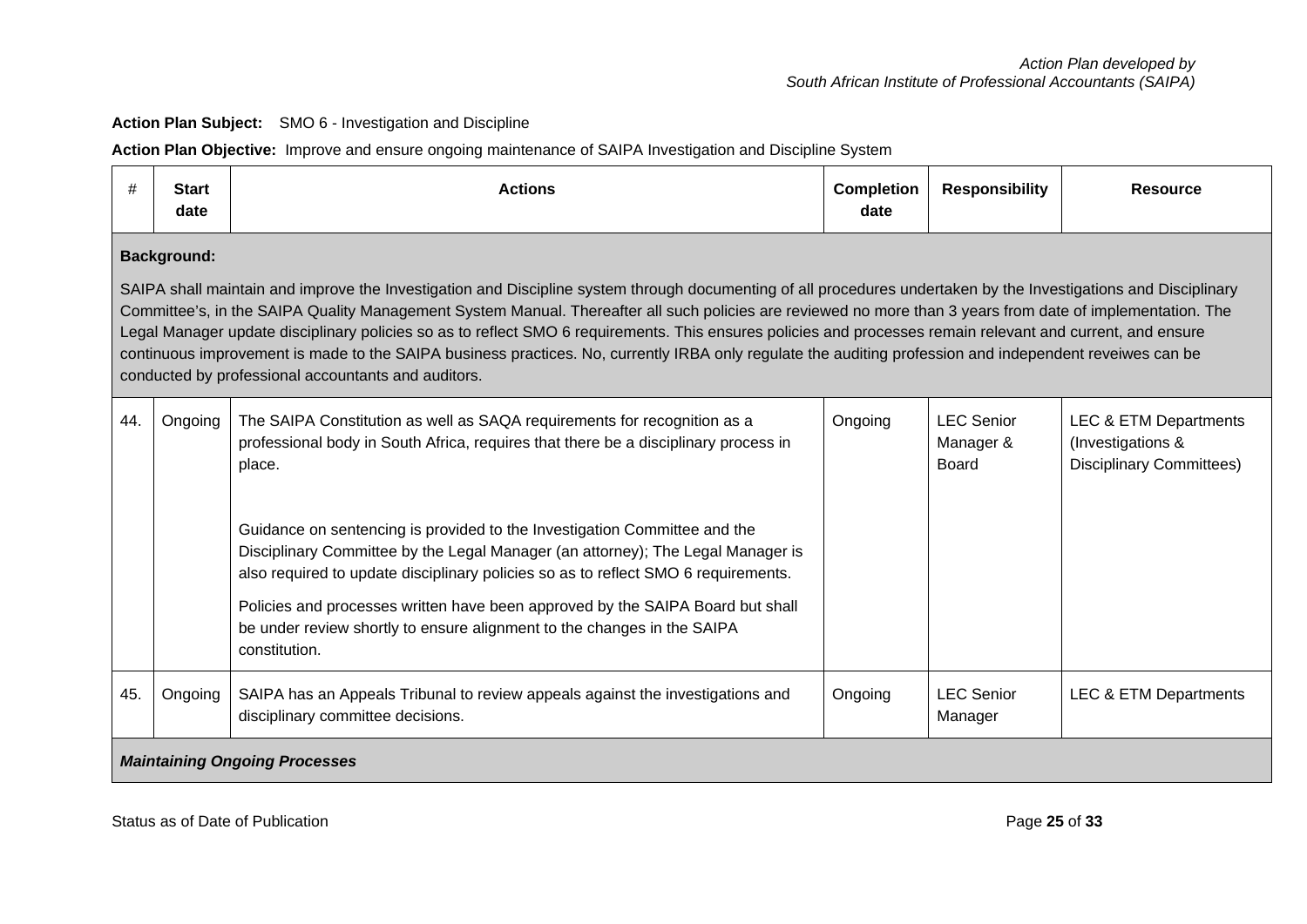|     | SAIPA inform its members through and induction session, members pack and through continuous communication by the Legal & Compliance department |                                                                                                                                                                                                                                                                                            |         |                              |                                                                               |  |  |  |  |
|-----|------------------------------------------------------------------------------------------------------------------------------------------------|--------------------------------------------------------------------------------------------------------------------------------------------------------------------------------------------------------------------------------------------------------------------------------------------|---------|------------------------------|-------------------------------------------------------------------------------|--|--|--|--|
| 46. | Ongoing                                                                                                                                        | Continue to identify opportunities to further assist in implementation of SMO 6                                                                                                                                                                                                            | Ongoing | <b>LEC Senior</b><br>Manager | <b>LEC Department</b><br>(Investigations &<br><b>Disciplinary Committees)</b> |  |  |  |  |
|     | <b>Review of SAIPA's Compliance Information</b>                                                                                                |                                                                                                                                                                                                                                                                                            |         |                              |                                                                               |  |  |  |  |
| 47  | Ongoing                                                                                                                                        | Perform periodic review of SAIPA's response to its self-assessment against SMO 6<br>requirements and update sections relevant to SMO 6 as necessary. Once updated<br>inform IFAC Compliance staff about the updates in order for the Compliance staff to<br>republish updated information. |         | <b>LEC Senior</b><br>Manager | LEC & ETM Departments                                                         |  |  |  |  |

# **Main Requirements of SMO 6**

| <b>Requirements</b>                                                                                                                                 |   | N | <b>Partially</b> | <b>Comments</b>                                                                                                                                                                                                                                                         |
|-----------------------------------------------------------------------------------------------------------------------------------------------------|---|---|------------------|-------------------------------------------------------------------------------------------------------------------------------------------------------------------------------------------------------------------------------------------------------------------------|
| Scope of the system<br>A system of investigation, discipline and<br>appeals exists for the<br>accountancy<br>profession. The system is operational. | X |   |                  | Professional Accountant are authorized through the Close<br>Corporations and Companies Acts and thus any violations are<br>governed in terms of these. Furthermore, the Investigations &<br>Disciplinary Committee of SAIPA also enforces compliance on its<br>members. |
| Information about the types of misconduct<br>which may bring about investigative actions is<br>publicly available.                                  | X |   |                  | All members are issued with the Investigations and Disciplinary<br>policies which is also available to members via the website                                                                                                                                          |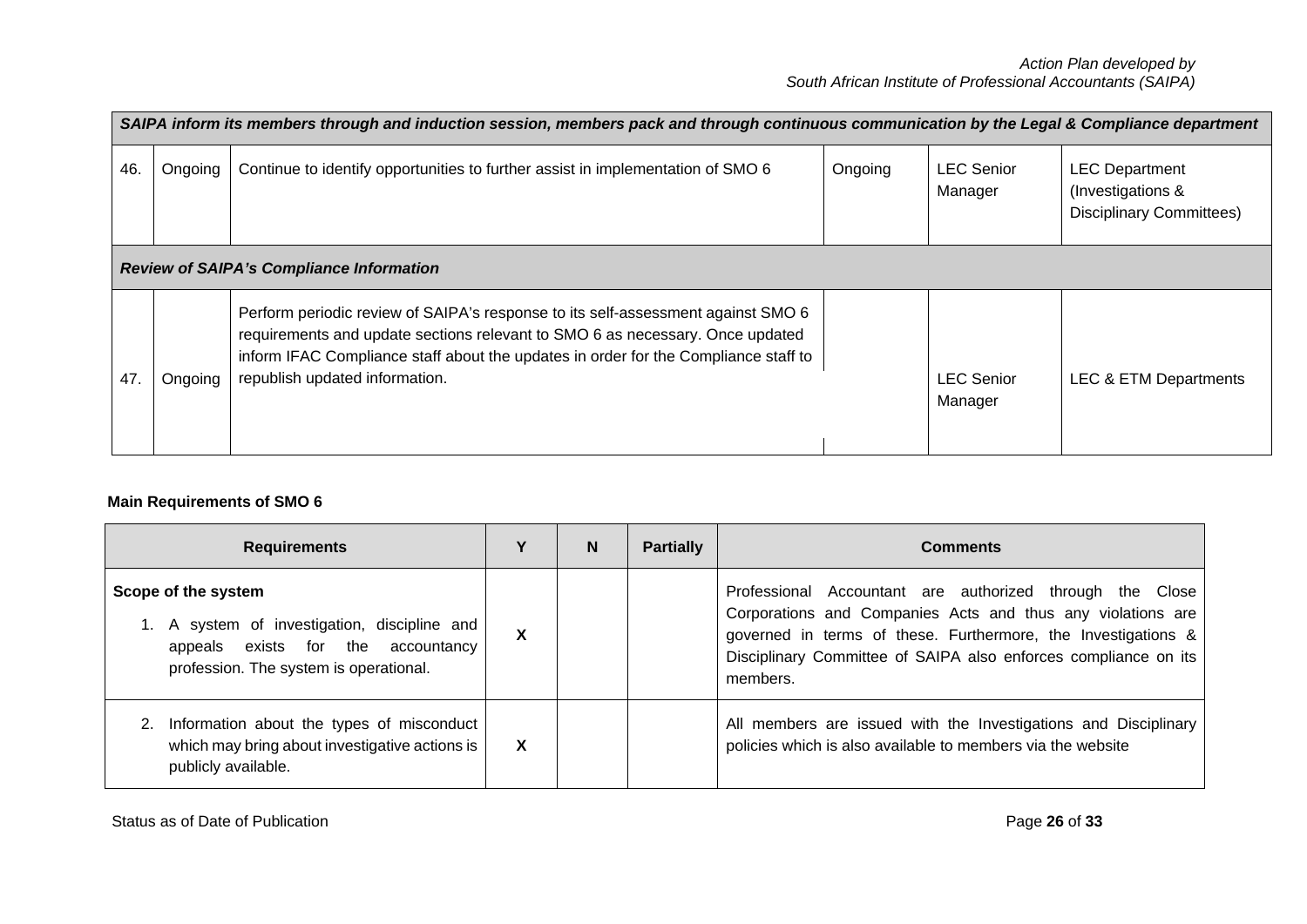| <b>Requirements</b>                                                                                                                                                   |                           | N | <b>Partially</b> | <b>Comments</b>                                                                                                                                                                                                                              |
|-----------------------------------------------------------------------------------------------------------------------------------------------------------------------|---------------------------|---|------------------|----------------------------------------------------------------------------------------------------------------------------------------------------------------------------------------------------------------------------------------------|
| <b>Initiation of Proceedings</b><br>"complaints-based"<br>3. Both<br>and<br>a<br>an<br>"information-based" approach are adopted.                                      | $\boldsymbol{\mathsf{X}}$ |   |                  | The complaints-based is received from internal and external sources<br>while the information-based is initiated through the compliance<br>process of SAIPA                                                                                   |
| Link with the results of QA reviews has been<br>4<br>established.                                                                                                     | $\boldsymbol{\mathsf{X}}$ |   |                  | The quality assurance review is used to evaluate the quality of the<br>services rendered which is one of the compliance requirements which<br>may initiate an investigation                                                                  |
| <b>Investigative process</b><br>5. A committee or similar body exists for<br>performing investigations.                                                               | X                         |   |                  | An Investigations & Disciplinary Committee is established in terms of<br>the policies and structures of SAIPA                                                                                                                                |
| Members of a committee are independent of<br>6.<br>the subject of the investigation and other<br>related parties.                                                     | X                         |   |                  | The members of the committee are required to complete an<br>declaration of interest/conflict prior to the commencement of the<br>meeting                                                                                                     |
| <b>Disciplinary process</b><br>7. A separate disciplinary committee/entity<br>exists to make disciplinary decisions on<br>referrals from the investigation committee. | $\boldsymbol{\mathsf{x}}$ |   |                  | investigations committee made recommendations<br>after<br>The<br>deliberations and if further action needs to be taken then the matter<br>is forwarded to the disciplinary committee which is independent of the<br>investigations committee |
| Members of the committee/entity include<br>8.<br>professional accountants as well as non-<br>accountants.                                                             | X                         |   |                  | The composition of the committee is appointed in terms of the policy<br>and terms of reference (TOR) which ensures that the members<br>collectively are competent to perform the functions                                                   |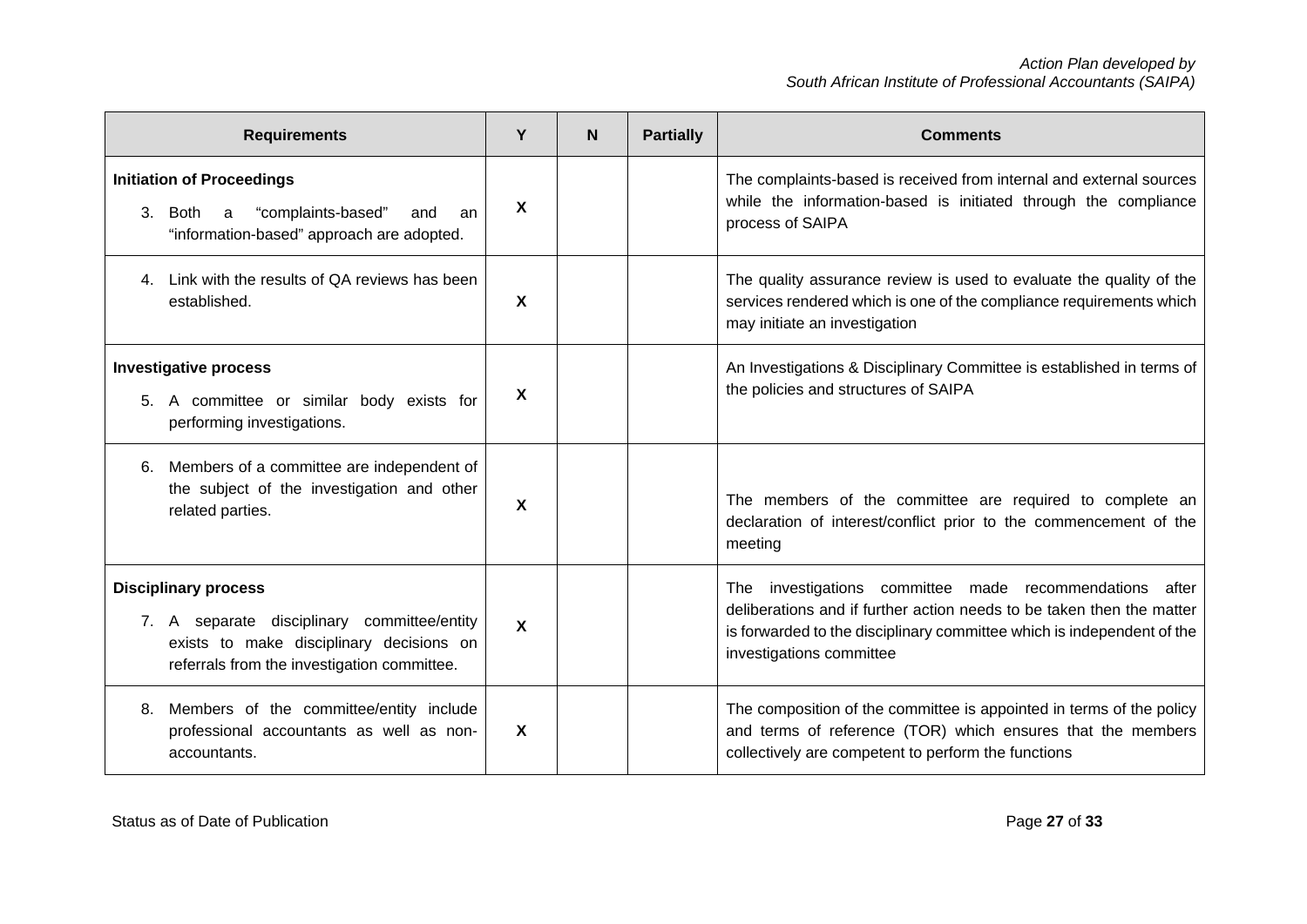| <b>Requirements</b>                                                                                                                                                                                                                                                                | Y                         | N | <b>Partially</b> | <b>Comments</b>                                                                                                                                                                                           |
|------------------------------------------------------------------------------------------------------------------------------------------------------------------------------------------------------------------------------------------------------------------------------------|---------------------------|---|------------------|-----------------------------------------------------------------------------------------------------------------------------------------------------------------------------------------------------------|
| The tribunal exhibits independence of the<br>9.<br>subject of the investigation and other related<br>parties.                                                                                                                                                                      | $\boldsymbol{\mathsf{X}}$ |   |                  | The members of the committee are required to complete an<br>declaration of interest/conflict prior to the commencement of the<br>meeting                                                                  |
| <b>Sanctions</b><br>10. The disciplinary system allows imposing an<br>extensive range of penalties. It is particularly<br>important to include (a) loss of professional<br>designation; (b) restriction and removal of<br>practicing rights; and (c) exclusion from<br>membership. | $\boldsymbol{\mathsf{x}}$ |   |                  | The penalties are appropriate for the severity of the offence as well<br>as for the protection of SAIPA and the profession                                                                                |
| Rights of representation and appeal<br>11. A third appeals body exists which is separate<br>from both the disciplinary committee and<br>investigative committee.                                                                                                                   | $\boldsymbol{\mathsf{x}}$ |   |                  | Appeals are dealt with through the appeals process which is<br>independent of the Investigations and Disciplinary processes                                                                               |
| <b>Administrative Processes</b><br>12. Timeframe targets for disposal of all cases<br>are set.                                                                                                                                                                                     | X                         |   |                  | Depending on the nature and severity of the case as well as the<br>availability of members of the committees, a timeframe is to address<br>matter without causing undue stresses for the parties involved |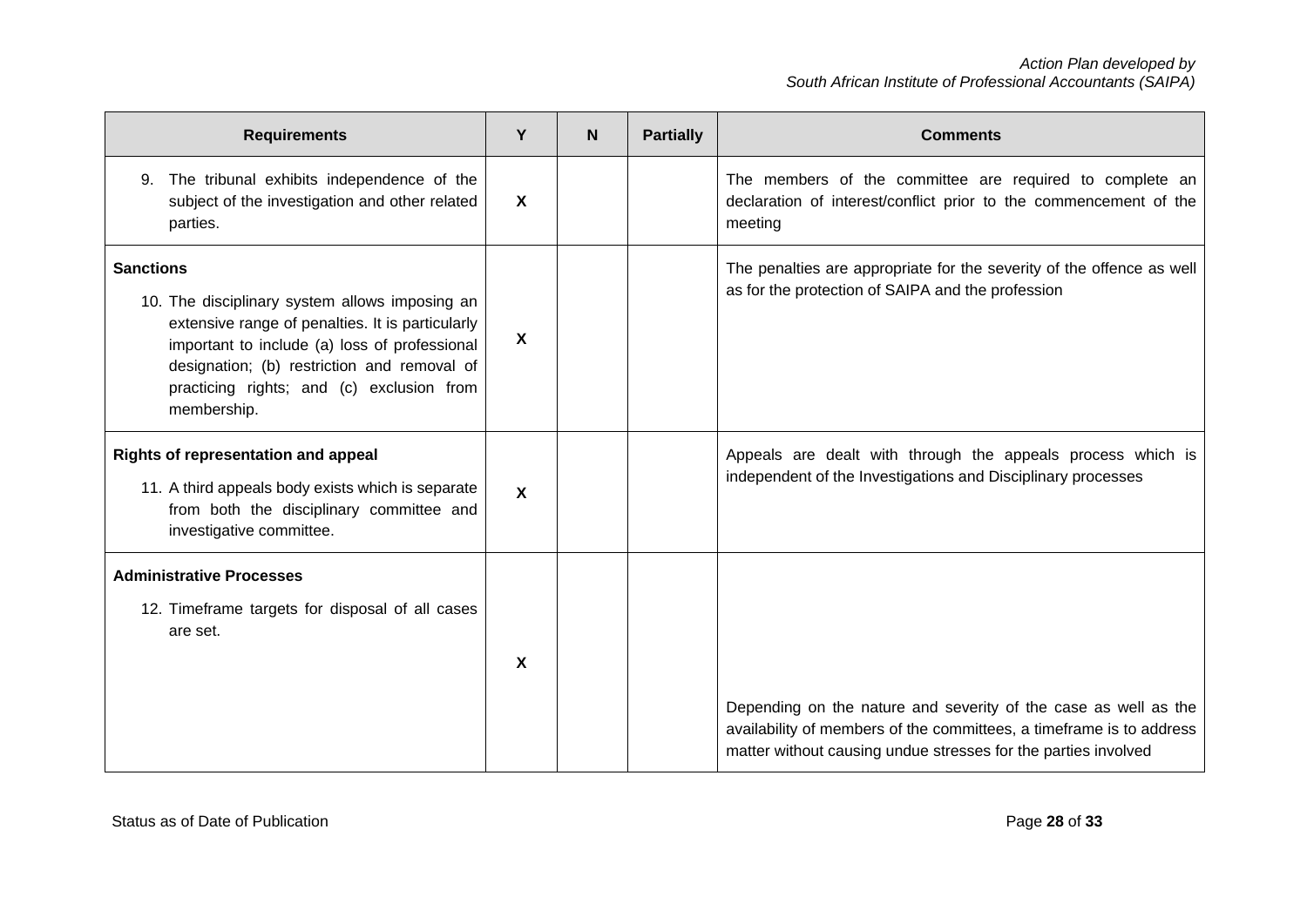| <b>Requirements</b>                                                                                                                                                                      | Y                         | N | <b>Partially</b> | <b>Comments</b>                                                                                                                                                                            |
|------------------------------------------------------------------------------------------------------------------------------------------------------------------------------------------|---------------------------|---|------------------|--------------------------------------------------------------------------------------------------------------------------------------------------------------------------------------------|
| 13. Tracking mechanisms to monitor progress in<br>investigation and discipline and related<br>procedures are established.                                                                | $\boldsymbol{\mathsf{X}}$ |   |                  | The tracking and progress of cases are monitored to the risk<br>management system of SAIPA                                                                                                 |
| 14. Records of investigations and disciplinary<br>processes are established.                                                                                                             | $\boldsymbol{\mathsf{X}}$ |   |                  | All proceedings of the hearings are recorded and documented as<br>evidence and safeguarded for future use                                                                                  |
| <b>Public Interest Considerations</b><br>15. Activities are supported to ensure that the<br>public is aware that an investigative and<br>disciplinary system exists in the jurisdiction. |                           | X |                  | In terms of the POPI Act does not permit for the publicizing of<br>disciplinary matters, but the cases are drafted into case studies for<br>publication to educate members and the public. |
| 16. A process for the independent review of<br>complaints on which there was no follow-up<br>is established.                                                                             | $\boldsymbol{\mathsf{X}}$ |   |                  | Complaints are logged on the systems which is tracked and followed<br>up for completion                                                                                                    |
| 17. The results of the investigative<br>and<br>disciplinary proceedings are made available<br>to the public.                                                                             |                           | X |                  | In terms of the POPI Act does not permit for the publicizing of<br>disciplinary matters, but the cases are drafted into case studies for<br>publication to educate members and the public. |
| <b>Liaison with Outside Bodies</b><br>18. There is an appropriate process for liaison<br>with outside bodies on possible involvement<br>in serious crimes and offences.                  |                           | X |                  | In terms of the POPI Act does not permit for the publicizing of<br>disciplinary matters, but the cases are drafted into case studies for<br>publication to educate members and the public. |
| Regular<br>implementation<br>review<br>оf<br>and<br>effectiveness                                                                                                                        | X                         |   |                  | This is part of the policy review process and risk management<br>strategies of SAIPA                                                                                                       |

Status as of Date of Publication **Publication** Page 29 of 33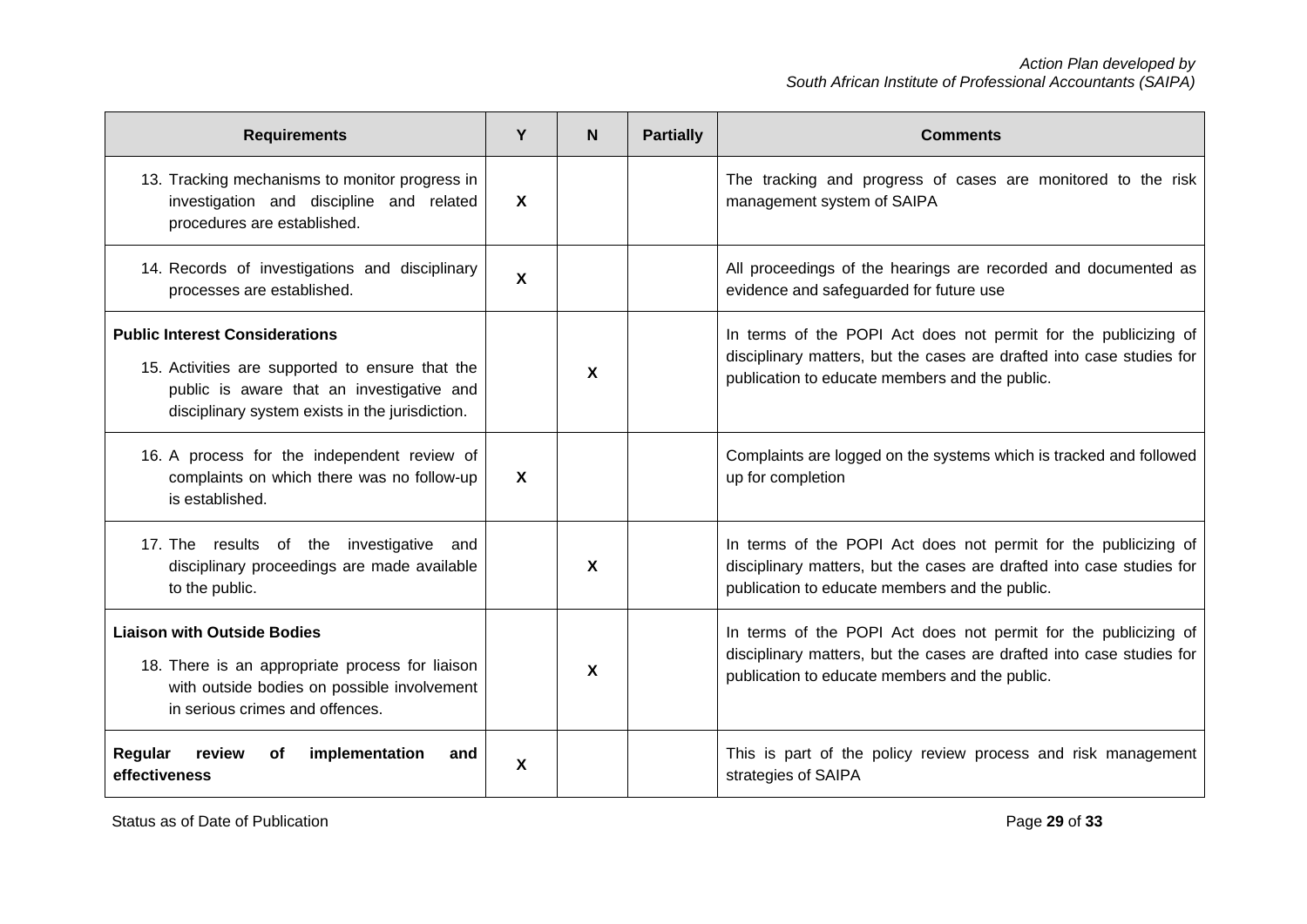| <b>Requirements</b>                                                                                                              | $\mathbf v$ | N | <b>Partially</b> | <b>Comments</b> |
|----------------------------------------------------------------------------------------------------------------------------------|-------------|---|------------------|-----------------|
| 19. Regular review of implementation and<br>effectiveness of the system are performed<br>and corrective actions are implemented. |             |   |                  |                 |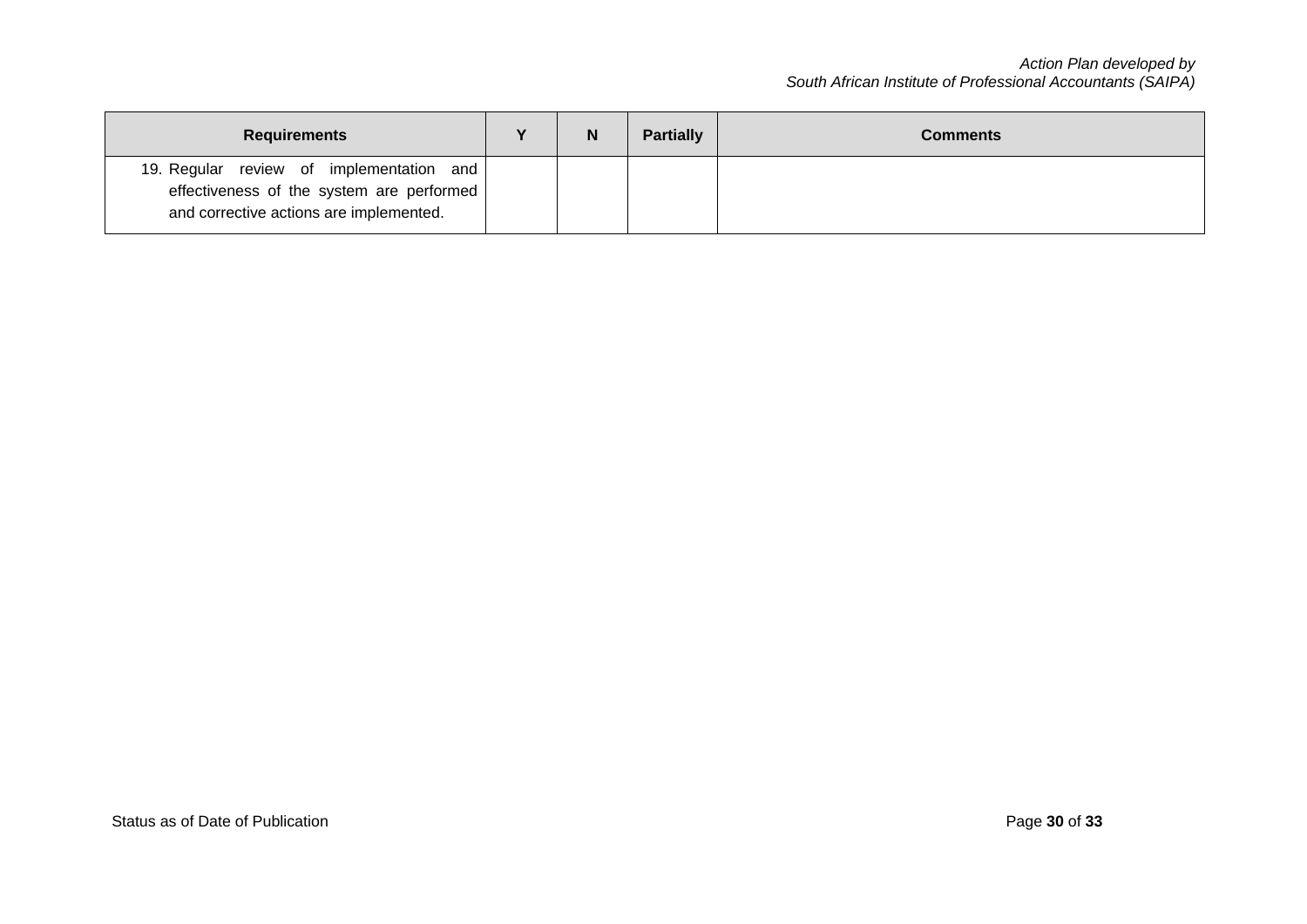**Action Plan Subject:** SMO 7 - International Financial Reporting Standards and Other Pronouncements Issued by the IASB

**Action Plan Objective:** Continue to use best endeavours to maintain and continuously improve an ongoing programme for adoption and implementation of IFRS

|     | <b>Start</b><br>date                                                                                                                                                                                                                                                                                                                   | <b>Actions</b>                                                                                                                                                                                                                                                                                    | <b>Completion</b><br>date | <b>Responsibility</b>                 | <b>Resource</b>          |  |  |  |  |  |
|-----|----------------------------------------------------------------------------------------------------------------------------------------------------------------------------------------------------------------------------------------------------------------------------------------------------------------------------------------|---------------------------------------------------------------------------------------------------------------------------------------------------------------------------------------------------------------------------------------------------------------------------------------------------|---------------------------|---------------------------------------|--------------------------|--|--|--|--|--|
|     | <b>Background:</b>                                                                                                                                                                                                                                                                                                                     |                                                                                                                                                                                                                                                                                                   |                           |                                       |                          |  |  |  |  |  |
|     | South Africa has adopted International Financial Reporting Standards (IFRS) without amendment, through the Financial Reporting Standards Council<br>(FRSC) SAIPA participates in the structures such as FRTC, ASB and FAB to provide comments on international standards collectively but also provide<br>comments in its own capacity |                                                                                                                                                                                                                                                                                                   |                           |                                       |                          |  |  |  |  |  |
|     |                                                                                                                                                                                                                                                                                                                                        | Key to SAIPA compliance with SMO 7 will be contributing to ensuring the outcomes of any legislative reforms continue to recognize and uphold fully<br>converged IFRS, including IFRS for Small and Medium Enterprises - SME's.                                                                    |                           |                                       |                          |  |  |  |  |  |
|     | To keep members abreast of the IFRS and IFRS for SMEs SAIPA offers two workshops per annum that update the members on any new and relevant<br>accounting standards                                                                                                                                                                     |                                                                                                                                                                                                                                                                                                   |                           |                                       |                          |  |  |  |  |  |
|     |                                                                                                                                                                                                                                                                                                                                        | <b>Review of the Financial Reporting Environment</b>                                                                                                                                                                                                                                              |                           |                                       |                          |  |  |  |  |  |
| 48. | Ongoing                                                                                                                                                                                                                                                                                                                                | The new Tax administration Act requires that tax practitioners to be registered with a<br>controlling body recognized by the South African Revenue Services. SAIPA is one of the<br>first five bodies that successfully obtained recognition as a controlling body.                               |                           | <b>TSD Executive</b><br>(Tax Manager) | <b>TSD</b><br>Department |  |  |  |  |  |
| 49. | Ongoing                                                                                                                                                                                                                                                                                                                                | Analyze and implement the recommendations made in the review above. The process of<br>determining the type of engagement (compilation, independent review and audit) are<br>under review - SAIPA has made submissions to amend the basis of determining the<br>engagement (Public Interest score) |                           | <b>TSD Executive</b><br>(Tax Manager) | <b>TSD</b><br>Department |  |  |  |  |  |
|     | <b>Review of Education Needs and Strategies</b>                                                                                                                                                                                                                                                                                        |                                                                                                                                                                                                                                                                                                   |                           |                                       |                          |  |  |  |  |  |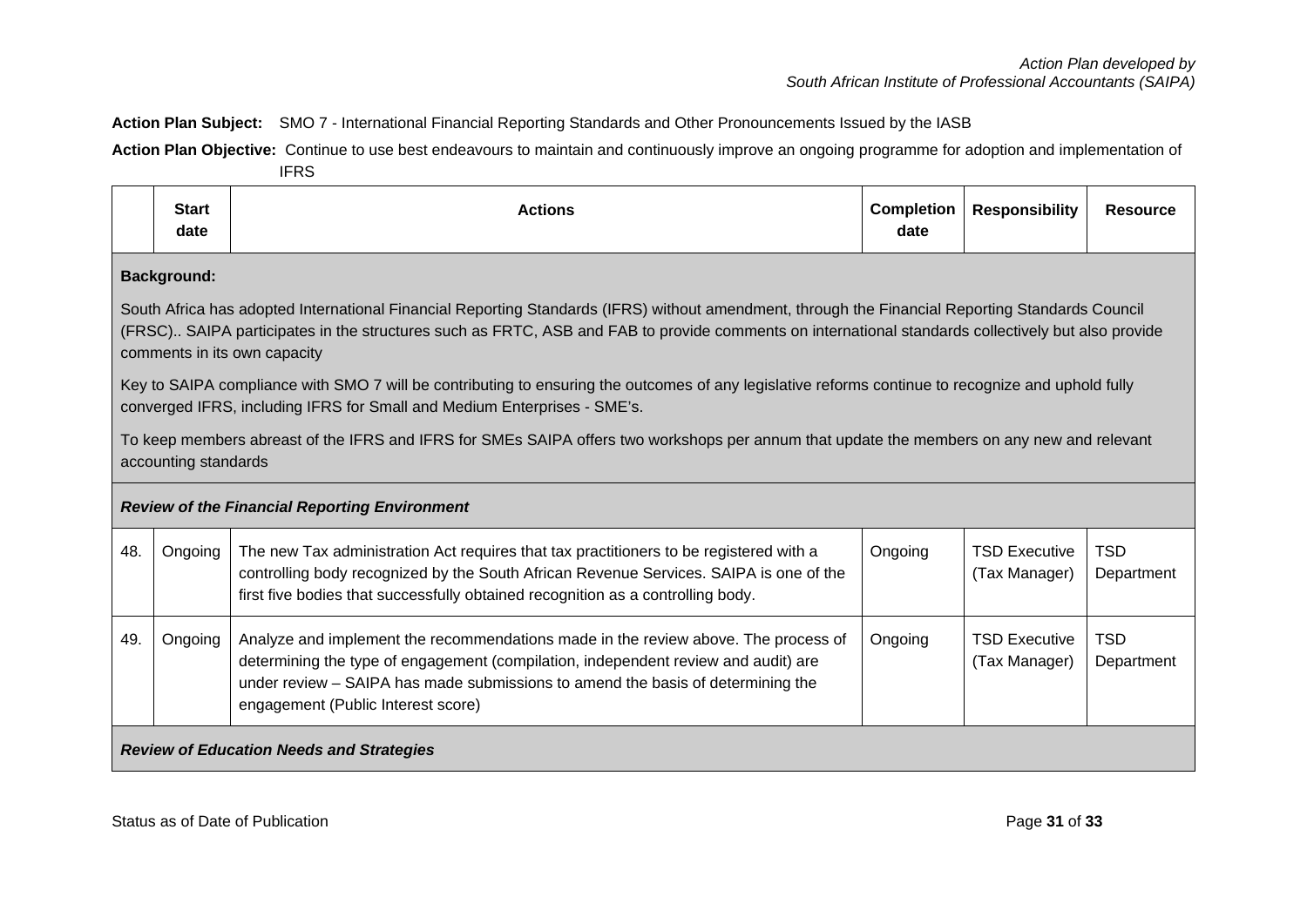| 50. | Ongoing              | Continuously provide comments on exposure drafts and new regulations and practice<br>notes on the IFRS as well as any other relevant standards.                                                                                                                                                                                                               | Ongoing | <b>TSD Executive</b>               | <b>TSD &amp; ETM</b><br>Departments |  |  |  |  |
|-----|----------------------|---------------------------------------------------------------------------------------------------------------------------------------------------------------------------------------------------------------------------------------------------------------------------------------------------------------------------------------------------------------|---------|------------------------------------|-------------------------------------|--|--|--|--|
| 51. | Ongoing              | Analyze and implement recommendations on IFRS & IFRS for SMEs by disseminating to<br>members promptly and providing training and technical updates on matters raised. An<br>IFRS/IFRS for SMEs CPD is compulsory for all members every year. SAIPA's CPD<br>content has been updated accordingly every year.                                                  | Ongoing | TSD & ETM<br>Executives            | <b>TSD</b><br>Department            |  |  |  |  |
| 52. | Ongoing              | SAIPA publishes articles in their various publications, ensuring current and relevant<br>information regarding IFRS is shared with all members and other stakeholders reading<br>our publications. The magazines published are Professional Accountant and Tax<br>Professional, other publications include Tax Update, Technews, Tax brochures, IFRS<br>book. | Ongoing | <b>TSD Executive</b>               | <b>TSD</b><br>Department            |  |  |  |  |
|     |                      | <b>Review of the Due Process</b>                                                                                                                                                                                                                                                                                                                              |         |                                    |                                     |  |  |  |  |
| 53. | Ongoing              | Review existing participation strategies in the standard-setting process: Identification of<br>the EDs; Communication plan; Review and comments. SAIPA remains on the distribution<br>list of IFAC And has made comment on the proposed changes to IFRS for SME's                                                                                             | Ongoing | <b>TSD Executive</b>               | <b>TSD</b><br>Department            |  |  |  |  |
| 54. | Ongoing              | The recently released guide to IFRS for SMEs for micro entities has been implemented<br>for micro entities. ISRS 4410 revised has been adopted as a standard thereon. No date<br>has been finalised as yet.                                                                                                                                                   | Ongoing | <b>TSD Executive</b>               | <b>TSD</b><br>Department            |  |  |  |  |
|     | <b>IFRS for SMEs</b> |                                                                                                                                                                                                                                                                                                                                                               |         |                                    |                                     |  |  |  |  |
| 55. | Ongoing              | South Africa has already adopted IFRS for SME; SAIPA's role is to provide guidance on<br>the implementation of IFRS for SME; Review the effect on the current reporting<br>framework on the shift to IFRS for SMEs.                                                                                                                                           | Ongoing | <b>TSD &amp; ETM</b><br>Executives | <b>TSD &amp; ETM</b><br>Departments |  |  |  |  |

Status as of Date of Publication **Publication** Page 32 of 33